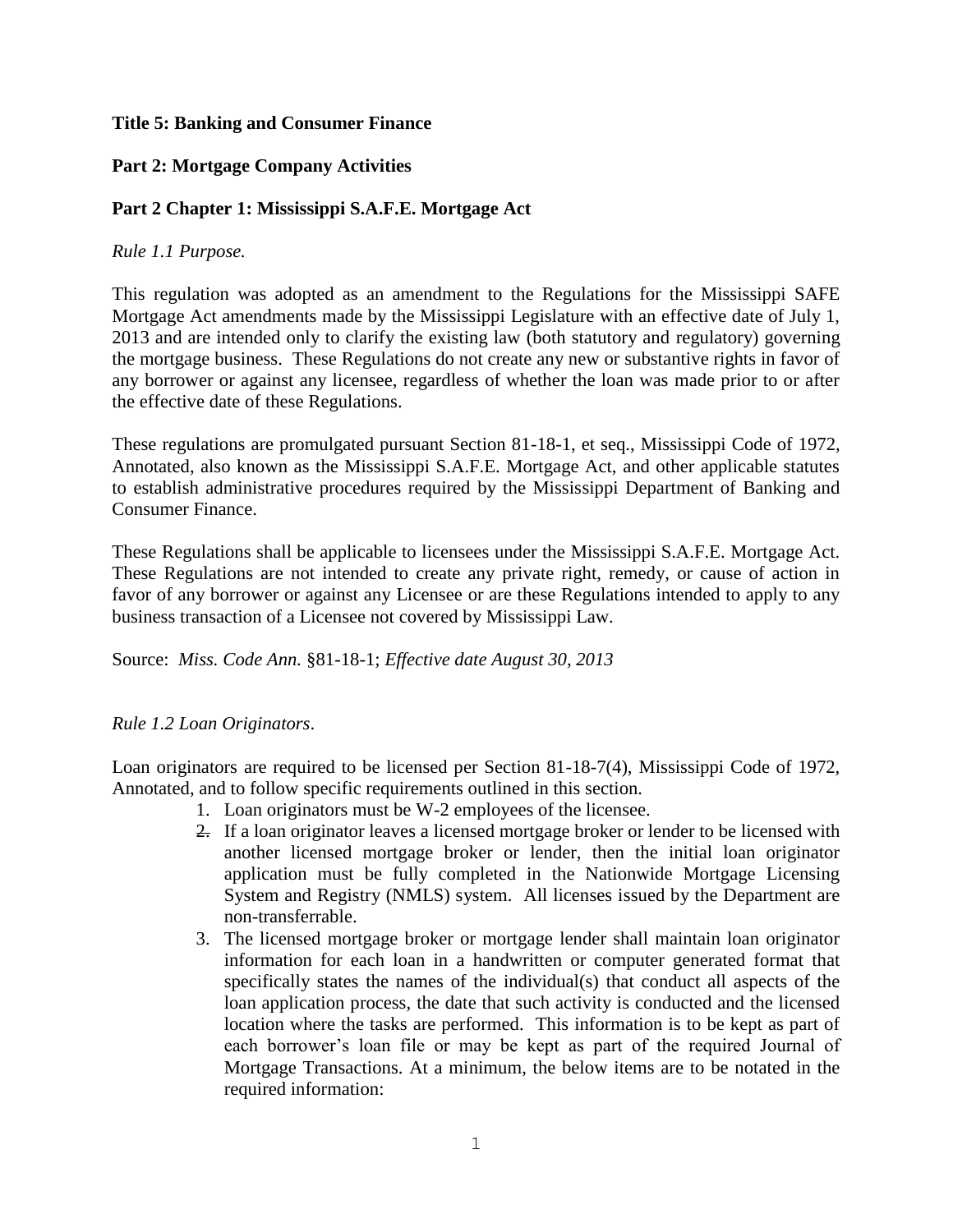- a. Taking the Mortgage Loan Application or assisting the borrower in completing the Mortgage Loan Application
- b. Requesting the credit report.
- c. Negotiating or offering to negotiate the terms of the residential mortgage loan.

Source: *Miss. Code Ann.* §81-18-7(4); *Effective date August 30, 2013*

#### *Rule 1.3 Licensing Criteria*.

1. In order to determine the applicant's suitability for a license, the Commissioner and/or the NMLS shall forward the fingerprints submitted with the application to the Mississippi Department of Public Safety and to the FBI for a national criminal history record check. The Commissioner may request a new set of fingerprints at any time from any person licensed with the department. Final verification of the background check does include any subsequent investigation that must occur to determine the disposition of an arrest indicated on the background check.

2. If the NMLS license application is withdrawn or denied, the license fees are non-refundable.

3. A person must be named the Qualifying Individual for a company applying for a mortgage broker or lender license.

> a. Qualifying Individual means an employee of the mortgage broker or lender who submits documentation of a minimum of two (2) years experience directly related to mortgage activities. Proof of experience includes, but is not limited to: letter(s) from previous or current employers stating job description, copies of other state licenses, etc. Resumes and W-2 forms may be included, but are not sufficient proof of experience.

> b. This person is not required to be an owner, co-owner or officer of the company; however, the individual will be the person primarily responsible for the operations of the licensee.

Source: *Miss. Code Ann.* §81-18-29; *Effective date August 30, 2013*

#### *Rule 1.4 Surety Bond Requirements.*

1. The following chart will be the Surety Bond Requirement for the renewal for all Licensed Mortgage Brokers based on the volume of Mississippi residential mortgage loans originated by the licensed mortgage broker from the previous licensing / calendar year. This only includes loans that were closed by a Lender or exempt company. The amounts shown will be the minimum amount required of Surety Bond Coverage. If the company wishes to renew their initial bond amounts (Mortgage Broker \$25,000) and forward an original Continuation Certificate for renewal to the Department, that will be acceptable.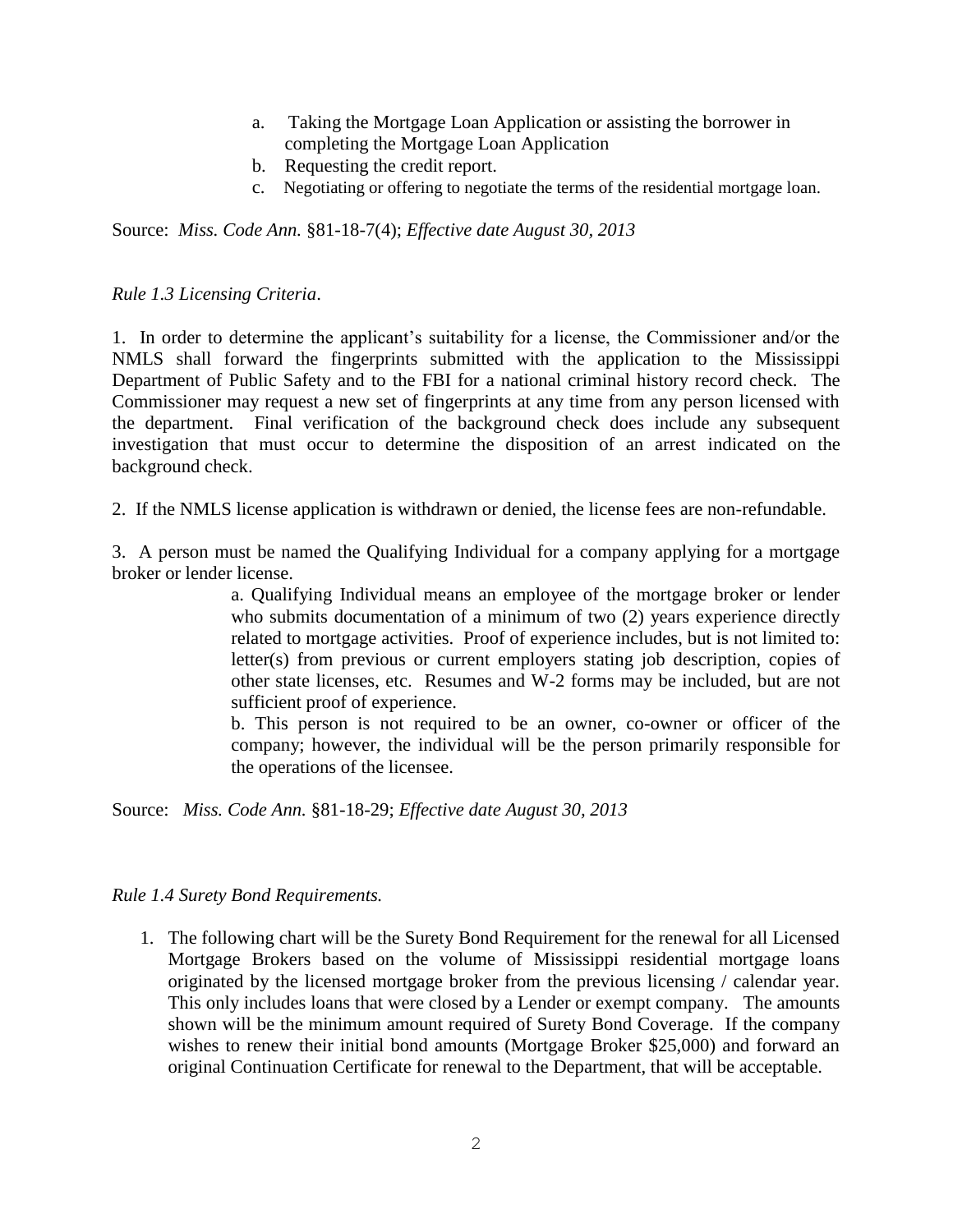| Volume $*$                           | <b>Amt Surety Bond Coverage</b> |
|--------------------------------------|---------------------------------|
| $$1,000,000$ or less                 | \$15,000                        |
| More than $$1,000,000$ but less than |                                 |
| \$5,000,000                          | \$20,000                        |
| More than \$5,000,0000               | \$25,000                        |

2. The following chart will be the Surety Bond Requirement for the renewal for all Licensed Mortgage Lenders based on the volume of Mississippi residential mortgage loans originated, brokered, funded, serviced and / or owned by the licensed mortgage lender from the previous licensing / calendar year. This only includes loans that were closed by a Lender or exempt company. The amounts shown will be the minimum amount required of Surety Bond Coverage. If the company wishes to renew their initial bond amounts (Mortgage Lender \$150,000) and forward an original Continuation Certificate for renewal to the Department, that will be acceptable.

| Volume $**$                           | <b>Amt Surety Bond Coverage</b> |
|---------------------------------------|---------------------------------|
| $$10,000,000$ or less                 | \$75,000                        |
| More than $$10,000,000$ but less than | \$100,000                       |
| \$25,000,000                          |                                 |
| More than \$25,000,0000               | \$150,000                       |

Source: *Miss. Code Ann.* §81-18-29; *Effective date August 30, 2013*

## *Rule 1.5 Branch Offices*.

1. Wholesale lending offices only (have no direct contact with a consumer) are not required to be licensed. No origination or modification of a Mississippi residential mortgage loan may occur at this location. The wholesale lending office / branch may accept payments on a residential mortgage loan.

2. A branch office will be considered "open" if the signage is in place, a business license has been applied for and approved, advertising has been placed and/or there is an unlocked door or no signage on the door indicating that the branch office is closed or not yet open for business. If the branch is considered "open" without prior approval from the Department, then a civil money penalty will be issued to the company and possible denial of the branch license.

Source: *Miss. Code Ann.* §81-18-29; *Effective date August 30, 2013*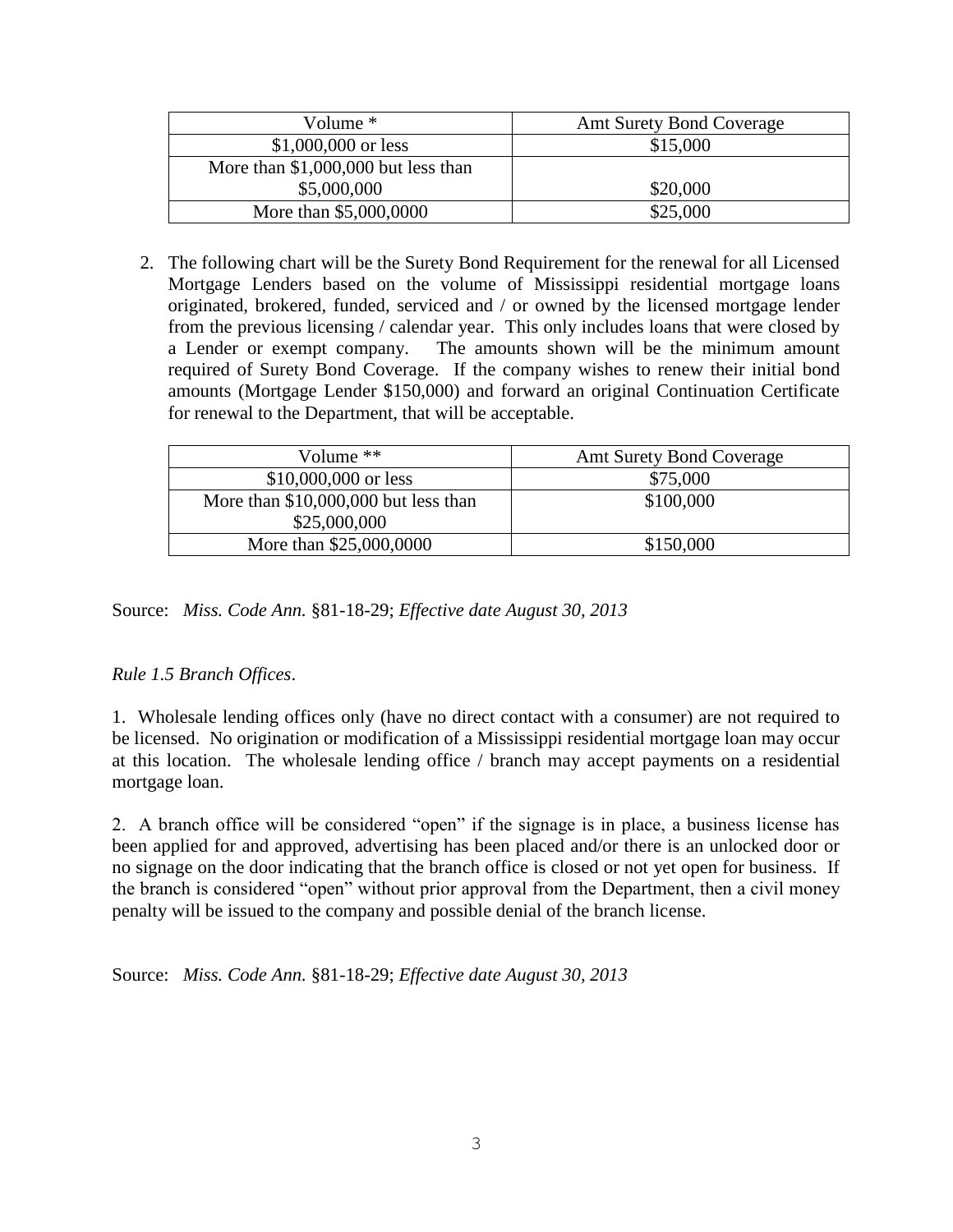### *Rule 1.6 Requirements for in-state offices.*

Each principal place of business and branch office in the state of Mississippi shall meet all of the following requirements:

- 1. The location shall be in compliance with local zoning ordinances; however, zoning shall not be residential. This documentation should include a letter from the City or County on their official letterhead stating the zoning of the property. A Privilege Tax License is not sufficient proof of zoning.
- 2. The mortgage licensed location may be located inside the building of another type of business; however, the required signage must indicate the presence of this office and must follow the above guidelines, as well as any guidelines required by regulation of the other business.

Source: *Miss. Code Ann.* §81-18-29; *Effective date August 30, 2013*

## *Rule 1.7 Advertisements.*

Advertisements are considered to be in print or by electronic means and do include internet websites and advertisements. Business cards are considered by the Department to be a form of advertisement and must meet the requirements for such.

Source: *Miss. Code Ann.* §81-18-29; *Effective date August 30, 2013*

*Rule 1.8 Required Contents of Individual Borrower Files.* The required mortgage company files will be kept at the Books and Records Information address listed on the NMLS system.

The individual borrower files of a mortgage broker and lender shall contain at least the following items. Please note, that the use of correction fluid on any document associated with the mortgage loan, which includes, but are not limited to the below listed items, is considered a fraudulent activity.

The original or copy (unless otherwise specified below) of all documentation dated and signed by the applicant and/or loan originator, including, but not limited to:

- 1. Application copy of the original signed and dated by the applicant and mortgage loan originator
- 2. Credit File (Authorizations to order credit report, verifications, credit reports, etc)
- 3. Appraisal and invoice from appraiser complete copy of appraisal and is not required to be signed by applicant or loan originator
- 4. Notice of Right of Rescission
- 5. Broker or Co-Broker Agreement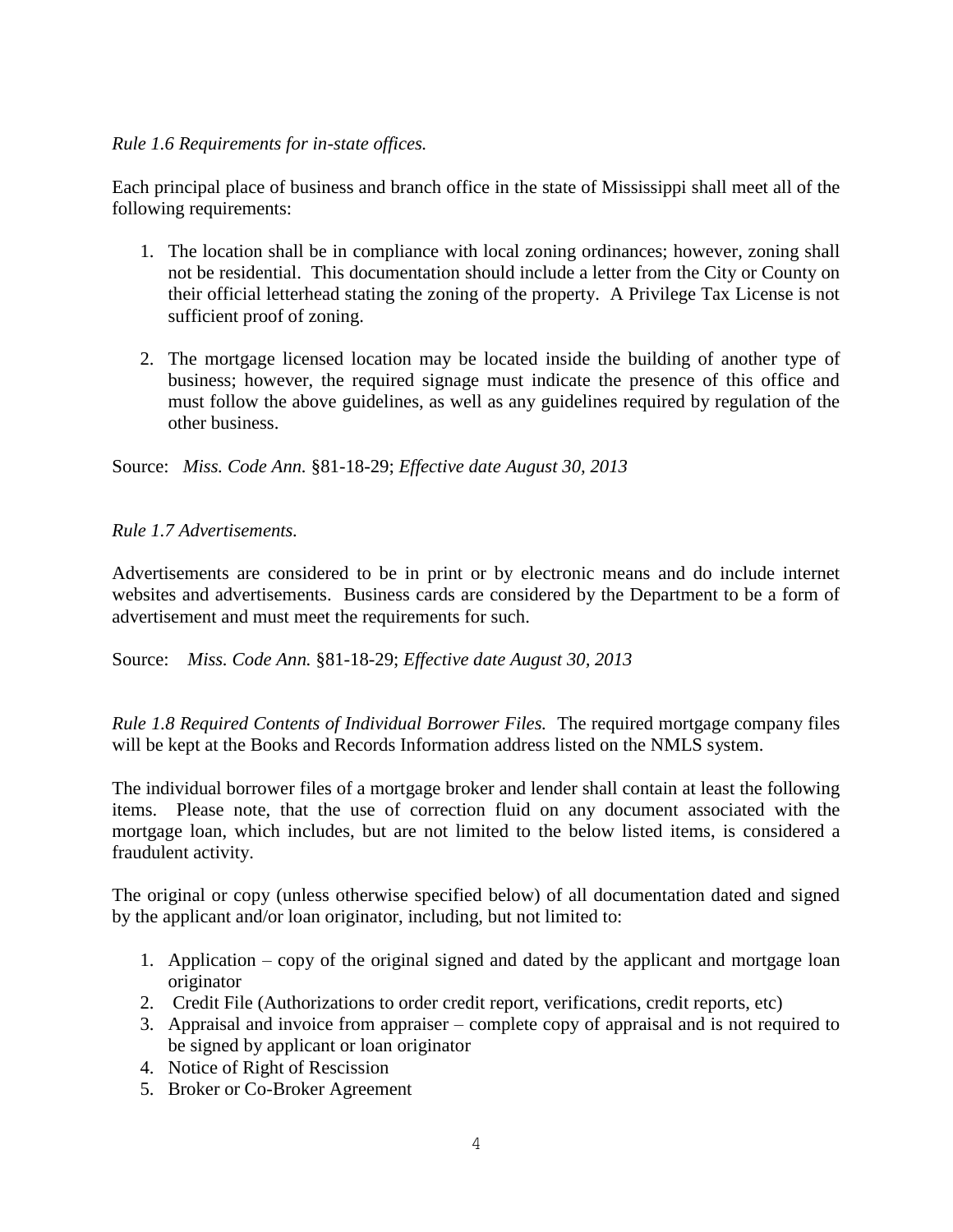- 6. Good Faith Estimate within 3 working days of taking application. If mailed, lender must retain a copy of the cover letter stating date mailed and address where the GFE was mailed. If hand delivered, lender must develop a separate document to be signed by applicant acknowledging receipt of the Good Faith Estimate.
- 7. Initial Truth in Lending Disclosure (not required to be signed by applicant)
- 8. Servicing Disclosure (if funding the loan)
- 9. Notice of Right to Receive Copy of Appraisal
- 10. Affiliated Business Agreement (when applicable)
- 11. Proof of Assignment (transfer) of loan (if applicable).
- 12. Equal Credit Opportunity Act disclosure (within 3 days of application)
- 13. Lock-in agreement from lender (if applicable)
- 14. Notice of Action Taken (within 3 business days of receiving notice that loan is denied or within 30 calendar days of receiving an application denied by lender).
- 15. Mortgage Origination Agreement containing information outlined in 81-18-33(a)
- 16. Final HUD Settlement Statement copy of signed original
- 17. Final Truth in Lending for all Lenders or Brokers who table fund at settlement
- 18. Promissory Note (copy)
- 19. Deed of Trust (copy)
- 20. Final Loan Application signed and dated by the applicant(s)
- 21. Verification that the applicant received the "Settlement Cost Booklet"

These records are to be maintained for a minimum of thirty-six (36) months from the date of the loan application, maintained in a secure format and maintained separately from any and all other business records (this includes other state mortgage records). The records must be kept in a secure onsite or offsite location. An onsite secure location would include the licensed main or branch office of origination or the main office location of the company. If the branch location becomes unlicensed, then the mortgage records must be maintained where the main office records are maintained according the NMLS system or another licensed branch location. The location of the records must be updated in the Books and Records Section of NMLS for that unlicensed branch at time of the branch closure. An off-site secure location would include a storage facility with security, etc and would not include a person's home, unless this is the licensed location of the mortgage broker or lender. The Commissioner in his sole discretion, after giving written notice, may require records to be maintained for a longer period of time. The following federal regulations may also be used as guides to supplement the minimum recordkeeping requirements stated above: Regulation B, Regulation X, and Regulation Z. However, the requirements outlined above are separate and apart from any record keeping requirements stated in federal regulations. Compliance with the provisions of this policy cannot be relied upon for ensuring compliance with federal regulations.

Source: *Miss. Code Ann.* §81-18-29; *Effective date August 30, 2013*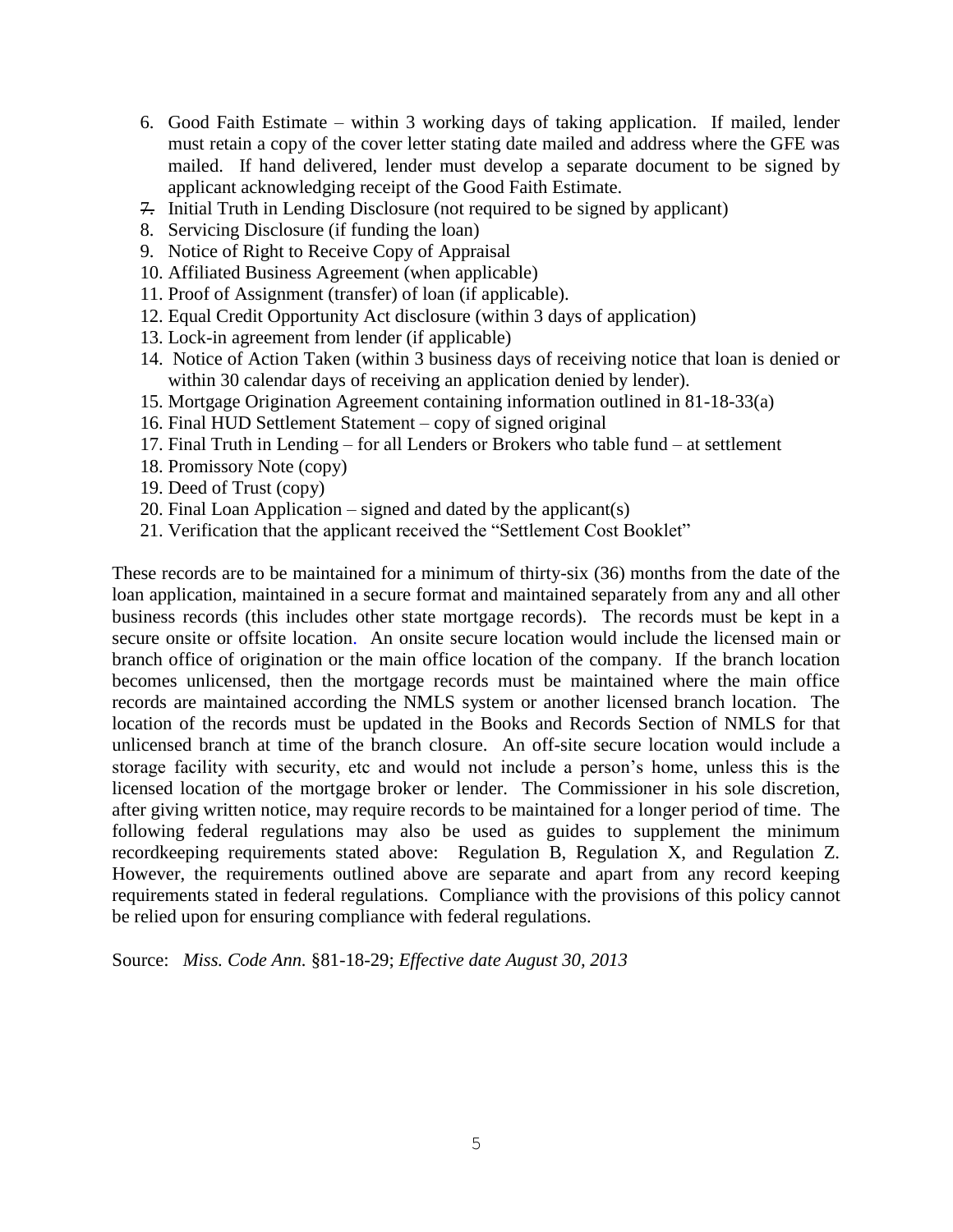*Rule 1.9 Penalties assessed by the Department.*

The company or loan originator, once assessed a penalty by the Department, will have thirty (30) days in order to pay the full amount of the penalty, unless otherwise noted by the Department.

Source: *Miss. Code Ann.* §81-18-29; *Effective date August 30, 2013*

## *Rule 1.10 Lock-in Fee and Lock-in Agreement.*

1. If the broker collects the Lock In fee on the lender's behalf and the fee is made payable to the broker, then the fee must be placed in the broker's escrow account until it is transferred to the lender.

2. The mortgage broker may not charge or collect a lock-in fee that is not on behalf of a named lender.

3. If the lock-in fee is refundable, then the lock-in agreement is to state if the consumer will receive payment back in the form of a check or in the form of a reduction of origination fees at closing from the mortgage company.

Source: *Miss. Code Ann.* §81-18-29; *Effective date August 30, 2013*

*Rule 1.11 Guidelines on Nontraditional Mortgage Product Risks.* The Department is incorporating the Conference of State Bank Supervisors and the American Association of Residential Mortgage Regulators "Guidance on Nontraditional Mortgage Products Risks", which was issued on November 14, 2006, into Department Regulations. In addition, this Guidance will be incorporated into the Examination of all licensed Mortgage Brokers and Mortgage Lenders.

## **GUIDANCE ON NONTRADITIONAL MORTGAGE PRODUCT RISKS**

## **I. INTRODUCTION**

On October 4, 2006, the Office of the Comptroller of the Currency (OCC), the Board of Governors of the Federal Reserve System (Board), the Federal Deposit Insurance Corporation (FDIC), the Office of Thrift Supervision (OTS), and the National Credit Union Administration (NCUA) (collectively, the Agencies) published final guidance in the *Federal Register* (Volume 71, Number 192, Page 58609-58618) on nontraditional mortgage product risks ("interagency guidance"). The interagency guidance applies to all banks and their subsidiaries, bank holding companies and their nonbank subsidiaries, savings associations and their subsidiaries, savings and loan holding companies and their subsidiaries, and credit unions.

Recognizing that the interagency guidance does not cover a majority of loan originations, on June 7, 2006 the Conference of State Bank Supervisors (CSBS) and the American Association of Residential Mortgage Regulators (AARMR) announced their intent to develop parallel guidance.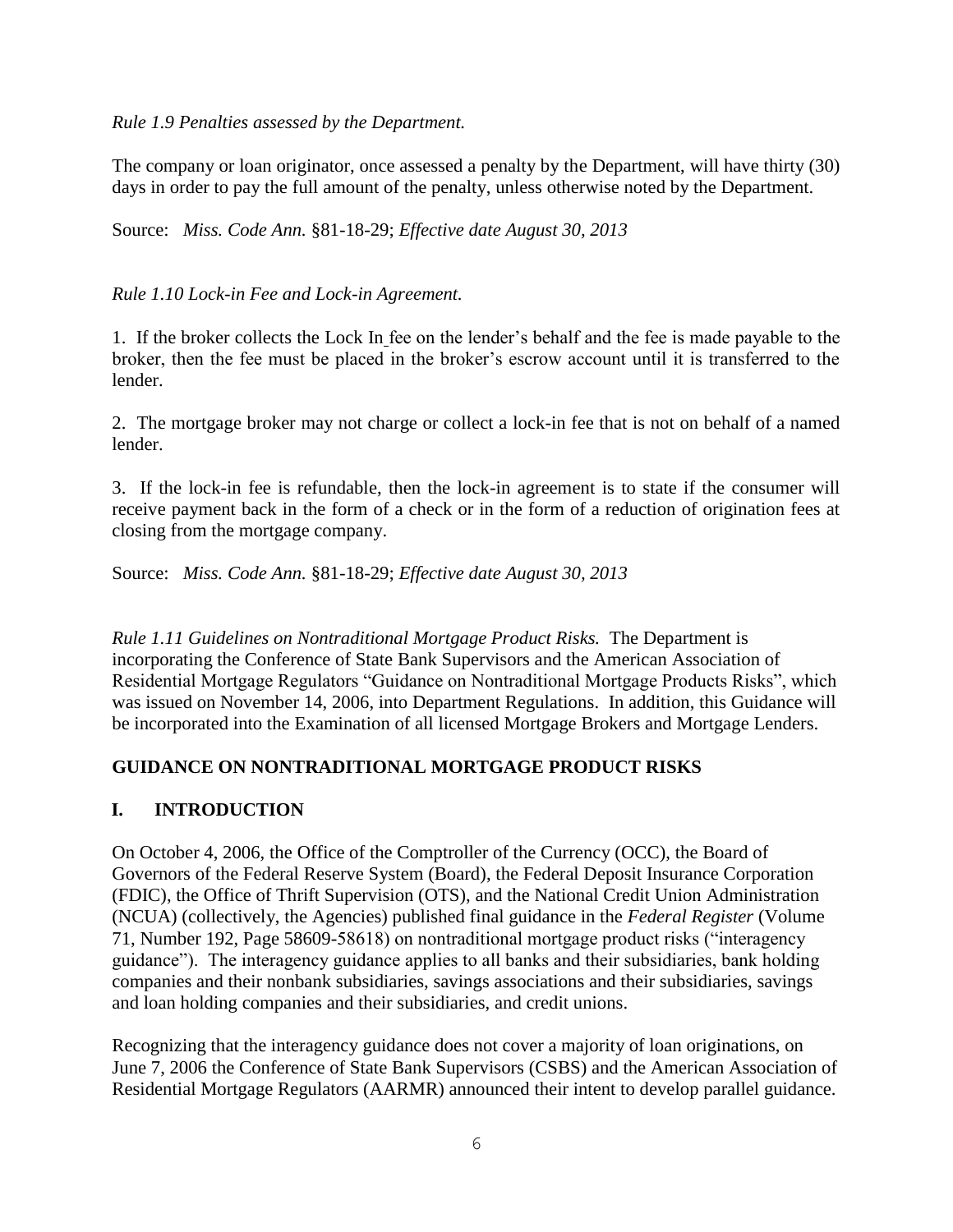Both CSBS and AARMR strongly support the purpose of the guidance adopted by the Agencies and are committed to promote uniform application of its consumer protections for all borrowers.

The following guidance will assist state regulators of mortgage brokers and mortgage companies (referred to as "providers") not affiliated with a bank holding company or an insured financial institution to promote consistent regulation in the mortgage market and clarify how providers can offer nontraditional mortgage products in a way that clearly discloses the risks that borrowers may assume.

In order to maintain regulatory consistency, this guidance substantially mirrors the interagency guidance, except for the deletion of sections not applicable to non-depository institutions.

# **II. BACKGROUND**

The Agencies developed their guidance to address risks associated with the growing use of mortgage products that allow borrowers to defer payment of principal and, sometimes, interest. These products, referred to variously as "nontraditional," "alternative," or "exotic" mortgage loans (hereinafter referred to as nontraditional mortgage loans), include "interest-only" mortgages and "payment option" adjustable-rate mortgages. These products allow borrowers to exchange lower payments during an initial period for higher payments during a later amortization period.

While similar products have been available for many years, the number of institutions and providers offering them has expanded rapidly. At the same time, these products are offered to a wider spectrum of borrowers who may not otherwise qualify for more traditional mortgages. CSBS and AARMR are concerned that some borrowers may not fully understand the risks of these products. While many of these risks exist in other adjustable-rate mortgage products, the concern of CSBS and AARMR is elevated with

nontraditional products because of the lack of principal amortization and potential for negative amortization. In addition, providers are increasingly combining these loans with other features that may compound risk. These features include simultaneous second-lien mortgages and the use of reduced documentation in evaluating an applicant's creditworthiness.

## **III. TEXT OF FINAL CSBS-AARMR GUIDANCE**

The text of the final CSBS-AARMR Guidance on Nontraditional Mortgage Product Risks follows: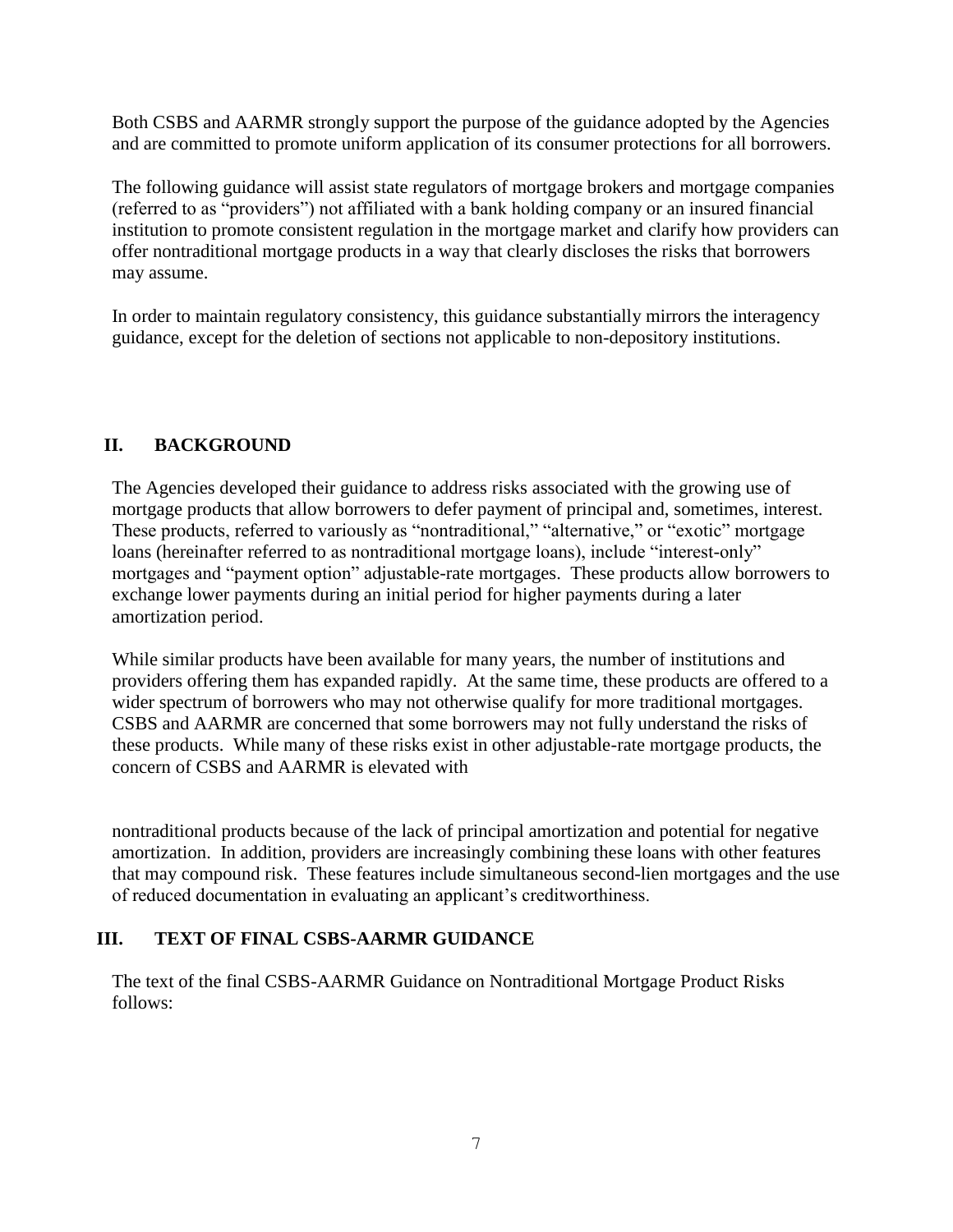#### **CSBS-AARMR GUIDANCE ON NONTRADITIONAL MORTGAGE PRODUCT RISKS**

Residential mortgage lending has traditionally been a conservatively managed business with low delinquencies and losses and reasonably stable underwriting standards. In the past few years consumer demand has been growing, particularly in high priced real estate markets, for closedend residential mortgage loan products that allow borrowers to defer repayment of principal and, sometimes, interest. These mortgage products, herein referred to as nontraditional mortgage loans, include such products as "interest-only" mortgages where a borrower pays no loan principal for the first few years of the loan and "payment option" adjustable-rate mortgages (ARMs) where a borrower has flexible payment options with the potential for negative amortization.<sup>1</sup>

While some providers have offered nontraditional mortgages for many years with appropriate risk management, the market for these products and the number of providers offering them has expanded rapidly. Nontraditional mortgage loan products are now offered by more lenders to a wider spectrum of borrowers who may not otherwise qualify for more traditional mortgage loans and may not fully understand the associated risks.

Many of these nontraditional mortgage loans are underwritten with less stringent income and asset verification requirements ("reduced documentation") and are increasingly combined with simultaneous second-lien loans.<sup>2</sup> Such risk layering, combined with the broader marketing of nontraditional mortgage loans, exposes providers to increased risk relative to traditional mortgage loans.

Given the potential for heightened risk levels, management should carefully consider and appropriately mitigate exposures created by these loans. To manage the risks associated with nontraditional mortgage loans, management should:

- Ensure that loan terms and underwriting standards are consistent with prudent lending practices, including consideration of a borrower's repayment capacity; and
- Ensure that consumers have sufficient information to clearly understand loan terms and associated risks prior to making a product choice.

The Mississippi Department of Banking and Consumer Finance expects providers to effectively assess and manage the risks associated with nontraditional mortgage loan products.

Providers should use this guidance to ensure that risk management practices adequately address these risks. The Mississippi Department of Banking and Consumer Finance will carefully scrutinize risk management processes, policies, and procedures in this area. Providers that do

L,

<sup>1</sup> Interest-only and payment option ARMs are variations of conventional ARMs, hybrid ARMs, and fixed rate products. Refer to the Appendix for additional information on interest-only and payment option ARM loans. This guidance does not apply to reverse mortgages; home equity lines of credit ("HELOCs"), other than as discussed in the Simultaneous Second-Lien Loans section; or fully amortizing residential mortgage loan products.

<sup>2</sup> Refer to the Appendix for additional information on reduced documentation and simultaneous second-lien loans.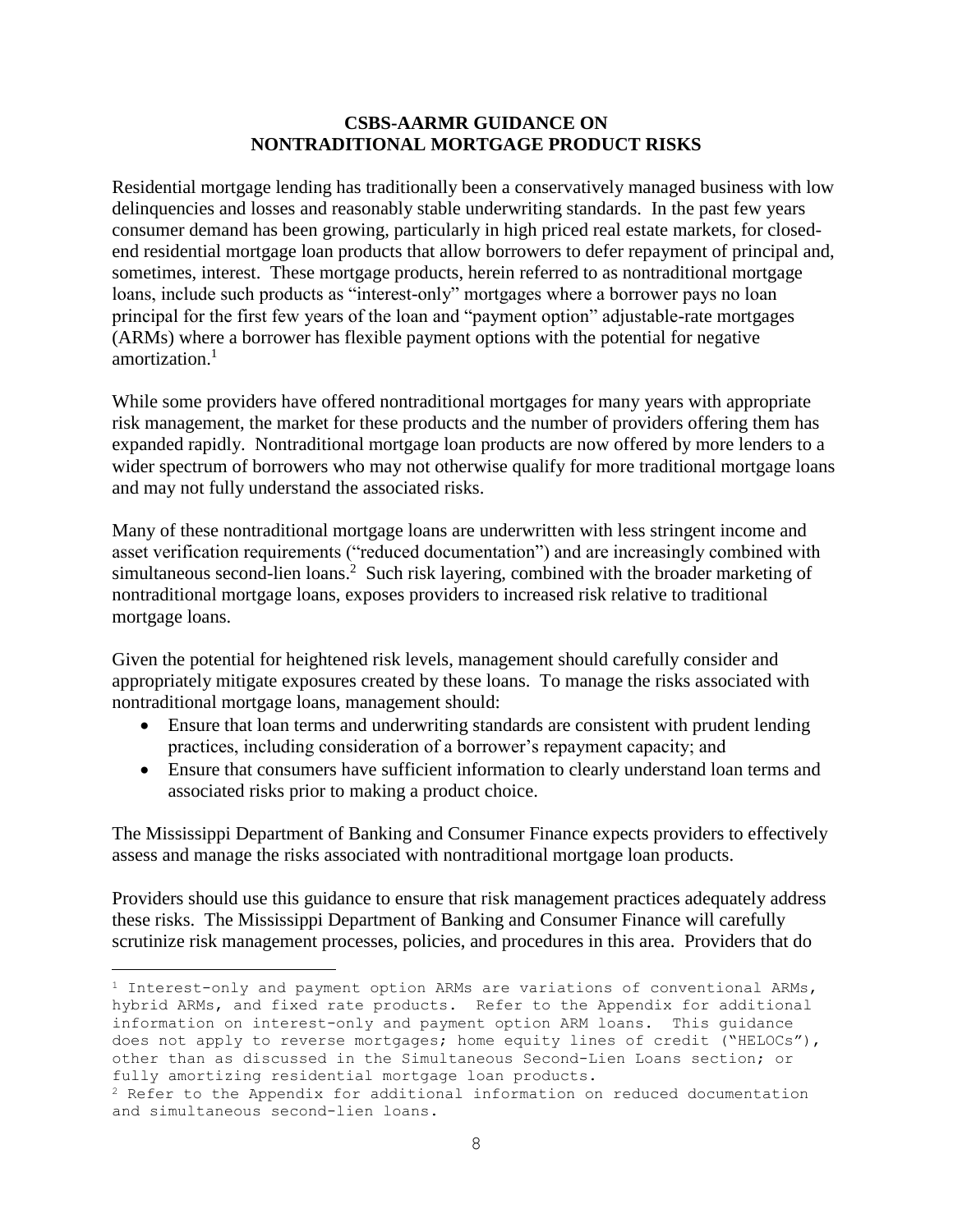not adequately manage these risks will be asked to take remedial action.

The focus of this guidance is on the higher risk elements of certain nontraditional mortgage products, not the product type itself. Providers with sound underwriting, and adequate risk management will not be subject to criticism merely for offering such products.

#### **Loan Terms and Underwriting Standards**

i<br>L

When a provider offers nontraditional mortgage loan products, underwriting standards should address the effect of a substantial payment increase on the borrower's capacity to repay when loan amortization begins.

Central to prudent lending is the internal discipline to maintain sound loan terms and underwriting standards despite competitive pressures. Providers are strongly cautioned against ceding underwriting standards to third parties that have different business objectives, risk tolerances, and core competencies. Loan terms should be based on a disciplined analysis of potential exposures and compensating factors to ensure risk levels remain manageable.

**Qualifying Borrowers**—Payments on nontraditional loans can increase significantly when the loans begin to amortize. Commonly referred to as payment shock, this increase is of particular concern for payment option ARMs where the borrower makes minimum payments that may result in negative amortization. Some providers manage the potential for excessive negative amortization and payment shock by structuring the initial terms to limit the spread between the introductory interest rate and the fully indexed rate. Nevertheless, a provider's qualifying standards should recognize the potential impact of payment shock, especially for borrowers with high loan-to-value (LTV) ratios, high debt-to-income (DTI) ratios, and low credit scores. Recognizing that a provider's underwriting criteria are based on multiple factors, a provider should consider these factors jointly in the qualification process and may develop a range of reasonable tolerances for each factor. However, the criteria should be based upon prudent and appropriate underwriting standards, considering both the borrower's characteristics and the product's attributes.

For all nontraditional mortgage loan products, a provider's analysis of a borrower's repayment capacity should include an evaluation of their ability to repay the debt by final maturity at the fully indexed rate,<sup>3</sup> assuming a fully amortizing repayment schedule.<sup>4</sup> In addition, for products

<sup>3</sup> The fully indexed rate equals the index rate prevailing at origination plus the margin that will apply after the expiration of an introductory interest rate. The index rate is a published interest rate to which the interest rate on an ARM is tied. Some commonly used indices include the 1-Year Constant Maturity Treasury Rate (CMT), the 6-Month London Interbank Offered Rate (LIBOR), the 11th District Cost of Funds (COFI), and the Moving Treasury Average (MTA), a 12-month moving average of the monthly average yields of U.S. Treasury securities adjusted to a constant maturity of one year. The margin is the number of percentage points a lender adds to the index value to calculate the ARM interest rate at each adjustment period. In different interest rate scenarios, the fully indexed rate for an ARM loan based on a lagging index (e.g., MTA rate) may be significantly different from the rate on a comparable 30-year fixed-rate product. In these cases, a credible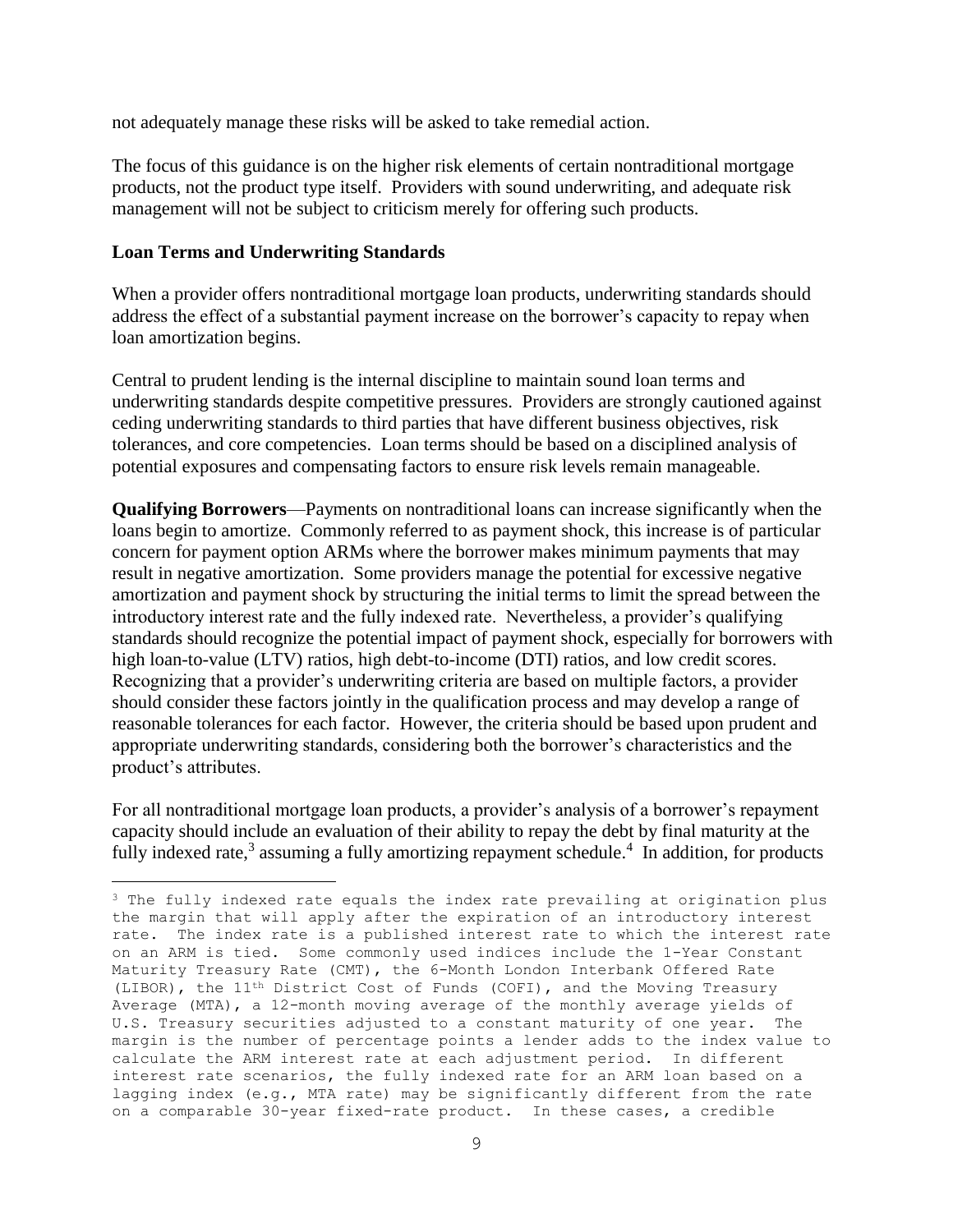that permit negative amortization, the repayment analysis should be based upon the initial loan amount plus any balance increase that may accrue from the negative amortization provision.<sup>5</sup>

Furthermore, the analysis of repayment capacity should avoid over-reliance on credit scores as a substitute for income verification in the underwriting process. The higher a loan's credit risk, either from loan features or borrower characteristics, the more important it is to verify the borrower's income, assets, and outstanding liabilities.

**Collateral-Dependent Loans**—Providers should avoid the use of loan terms and underwriting practices that may heighten the need for a borrower to rely on the sale or refinancing of the property once amortization begins. Loans to individuals who do not demonstrate the capacity to repay, as structured, from sources other than the collateral pledged may be unfair and abusive.<sup>6</sup> Providers that originate collateral-dependent mortgage loans may be subject to criticism and corrective action.

**Risk Layering**—Providers that originate or purchase mortgage loans that combine nontraditional features, such as interest only loans with reduced documentation or a simultaneous second-lien loan, face increased risk. When features are layered, a provider should demonstrate that mitigating factors support the underwriting decision and the borrower's repayment capacity. Mitigating factors could include higher credit scores, lower LTV and DTI ratios, significant liquid assets, mortgage insurance or other credit enhancements. While higher pricing is often used to address elevated risk levels, it does not replace the need for sound underwriting.

**Reduced Documentation**—Providers increasingly rely on reduced documentation, particularly unverified income, to qualify borrowers for nontraditional mortgage loans. Because these practices essentially substitute assumptions and unverified information for analysis of a borrower's repayment capacity and general creditworthiness, they should be used with caution. As the level of credit risk increases, it is expected that a provider will more diligently verify and document a borrower's income and debt reduction capacity. Clear policies should govern the

market rate should be used to qualify the borrower and determine repayment capacity.

i<br>L

<sup>4</sup> The fully amortizing payment schedule should be based on the term of the loan. For example, the amortizing payment for a loan with a 5-year interest only period and a 30-year term would be calculated based on a 30-year amortization schedule. For balloon mortgages that contain a borrower option for an extended amortization period, the fully amortizing payment schedule can be based on the full term the borrower may choose.

<sup>5</sup> The balance that may accrue from the negative amortization provision does not necessarily equate to the full negative amortization cap for a particular loan. The spread between the introductory or "teaser" rate and the accrual rate will determine whether or not a loan balance has the potential to reach the negative amortization cap before the end of the initial payment option period (usually five years). For example, a loan with a 115 percent negative amortization cap but a small spread between the introductory rate and the accrual rate may only reach a 109 percent maximum loan balance before the end of the initial payment option period, even if only minimum payments are made. The borrower could be qualified based on this lower maximum loan balance. <sup>6</sup> A loan will not be determined to be "collateral-dependent" solely through the use of reduced documentation.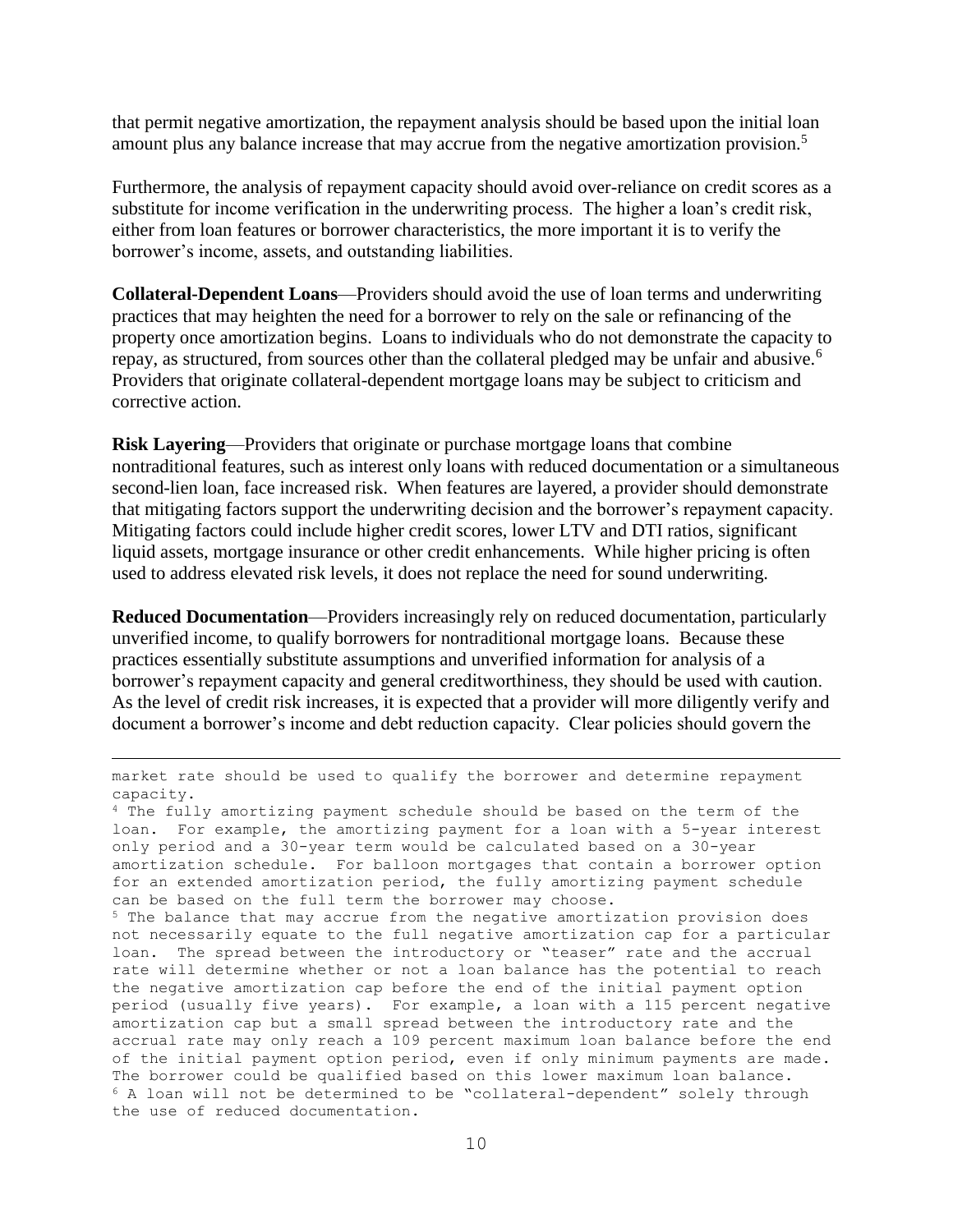use of reduced documentation. For example, stated income should be accepted only if there are mitigating factors that clearly minimize the need for direct verification of repayment capacity. For many borrowers, providers generally should be able to readily document income using recent W-2 statements, pay stubs, or tax returns.

**Simultaneous Second-Lien Loans**—Simultaneous second-lien loans reduce owner equity and increase credit risk. Historically, as combined loan-to-value ratios rise, so do defaults. A delinquent borrower with minimal or no equity in a property may have little incentive to work with a lender to bring the loan current and avoid foreclosure. In addition, second-lien home equity lines of credit (HELOCs) typically increase borrower exposure to increasing interest rates and monthly payment burdens. Loans with minimal or no owner equity generally should not have a payment structure that allows for delayed or negative amortization without other significant risk mitigating factors.

**Introductory Interest Rates**—Many providers offer introductory interest rates set well below the fully indexed rate as a marketing tool for payment option ARM products. When developing nontraditional mortgage product terms, a provider should consider the spread between the introductory rate and the fully indexed rate. Since initial and subsequent monthly payments are based on these low introductory rates, a wide initial spread means that borrowers are more likely to experience negative amortization, severe payment shock, and an earlier-than-scheduled recasting of monthly payments. Providers should minimize the likelihood of disruptive early recastings and extraordinary payment shock when setting introductory rates.

**Lending to Subprime Borrowers**—Providers of mortgage programs that target subprime borrowers through tailored marketing, underwriting standards, and risk selection should ensure that such programs do not feature terms that could become predatory or abusive. They should also recognize that risk-layering features in loans to subprime borrowers may significantly increase risks for both the provider and the borrower.

**Non-Owner-Occupied Investor Loans**—Borrowers financing non-owner-occupied investment properties should qualify for loans based on their ability to service the debt over the life of the loan. Loan terms should reflect an appropriate combined LTV ratio that considers the potential for negative amortization and maintains sufficient borrower equity over the life of the loan. Further, underwriting standards should require evidence that the borrower has sufficient cash reserves to service the loan, considering the possibility of extended periods of property vacancy and the variability of debt service requirements associated with nontraditional mortgage loan products.

#### **Risk Management Practices**

Providers should ensure that risk management practices keep pace with the growth of nontraditional mortgage products and changes in the market. Providers that originate or invest in nontraditional mortgage loans should adopt more robust risk management practices and manage these exposures in a thoughtful, systematic manner. To meet these expectations, providers should: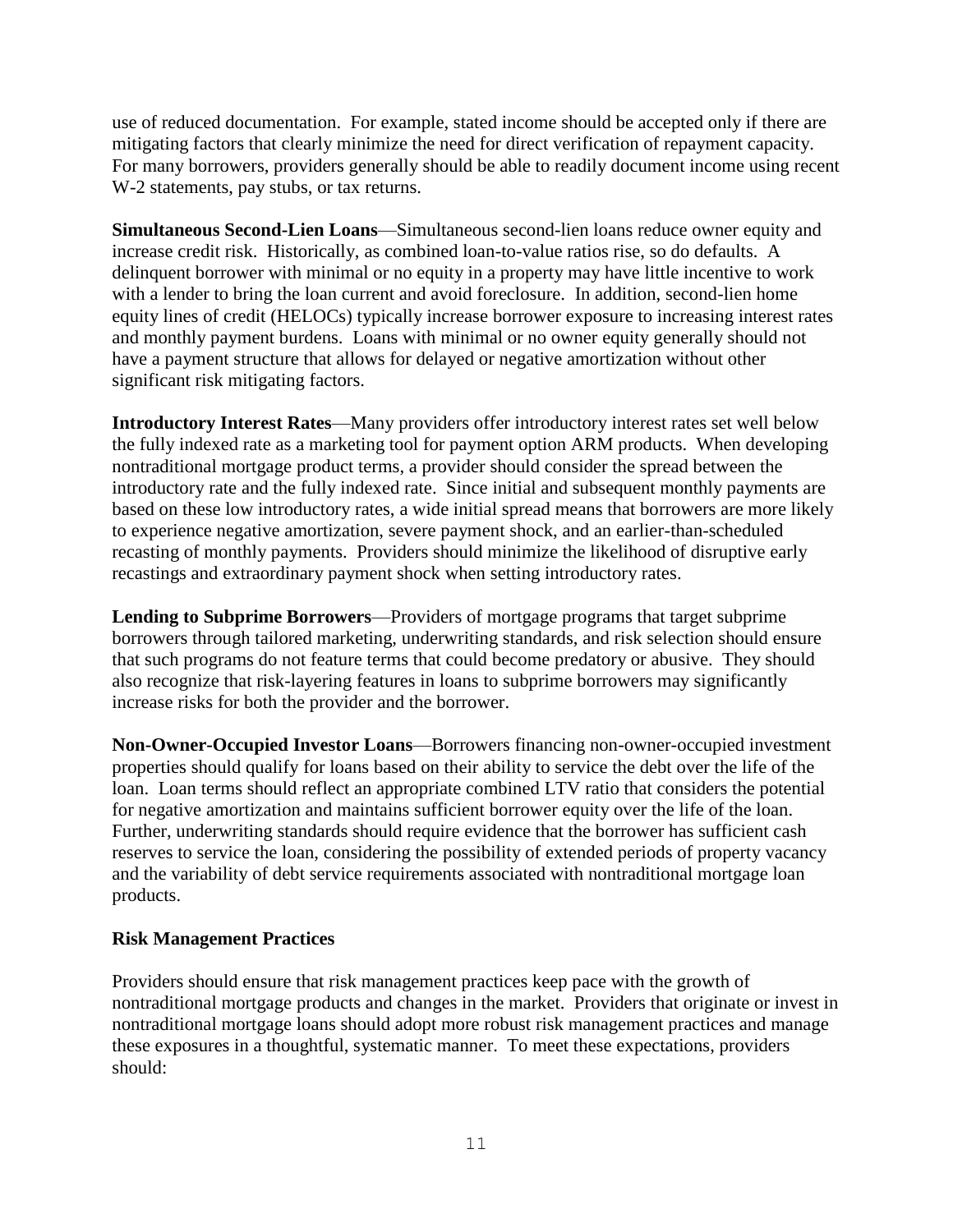- Develop written policies that specify acceptable product attributes, production, sales and securitization practices, and risk management expectations; and
- Design enhanced performance measures and management reporting that provide early warning for increasing risk.

**Policies—A** provider's policies for nontraditional mortgage lending activity should set acceptable levels of risk through its operating practices and policy exception tolerances. Policies should reflect appropriate limits on risk layering and should include risk management tools for risk mitigation purposes. Further, a provider should set growth and volume limits by loan type, with special attention for products and product combinations in need of heightened attention due to easing terms or rapid growth.

**Concentrations**—Providers with concentrations in nontraditional mortgage products should have well-developed monitoring systems and risk management practices. Further, providers should consider the effect of employee and third party incentive programs that could produce higher concentrations of nontraditional mortgage loans. Concentrations that are not effectively managed will be subject to elevated supervisory attention and potential examiner criticism to ensure timely remedial action.

**Controls**—A provider's quality control, compliance, and audit procedures should focus on mortgage lending activities posing high risk. Controls to monitor compliance with underwriting standards and exceptions to those standards are especially important for nontraditional loan products. The quality control function should regularly review a sample of nontraditional mortgage loans from all origination channels and a representative sample of underwriters to confirm that policies are being followed. When control systems or operating practices are found deficient, business-line managers should be held accountable for correcting deficiencies in a timely manner.

**Third-Party Originations**—Providers often use third parties, such as mortgage brokers or correspondents, to originate nontraditional mortgage loans. Providers should have strong systems and controls in place for establishing and maintaining relationships with third parties, including procedures for performing due diligence. Oversight of third parties should involve monitoring the quality of originations so that they reflect the provider's lending standards and compliance with applicable laws and regulations.

Monitoring procedures should track the quality of loans by both origination source and key borrower characteristics. This will help providers identify problems such as early payment defaults, incomplete documentation, and fraud. If appraisal, loan documentation, credit problems or consumer complaints are discovered, the provider should take immediate action. Remedial action could include more thorough application reviews, more frequent reunderwriting, or even termination of the third-party relationship.

**Secondary Market Activity**—The sophistication of a provider's secondary market risk management practices should be commensurate with the nature and volume of activity. Providers with significant secondary market activities should have comprehensive, formal strategies for managing risks. Contingency planning should include how the provider will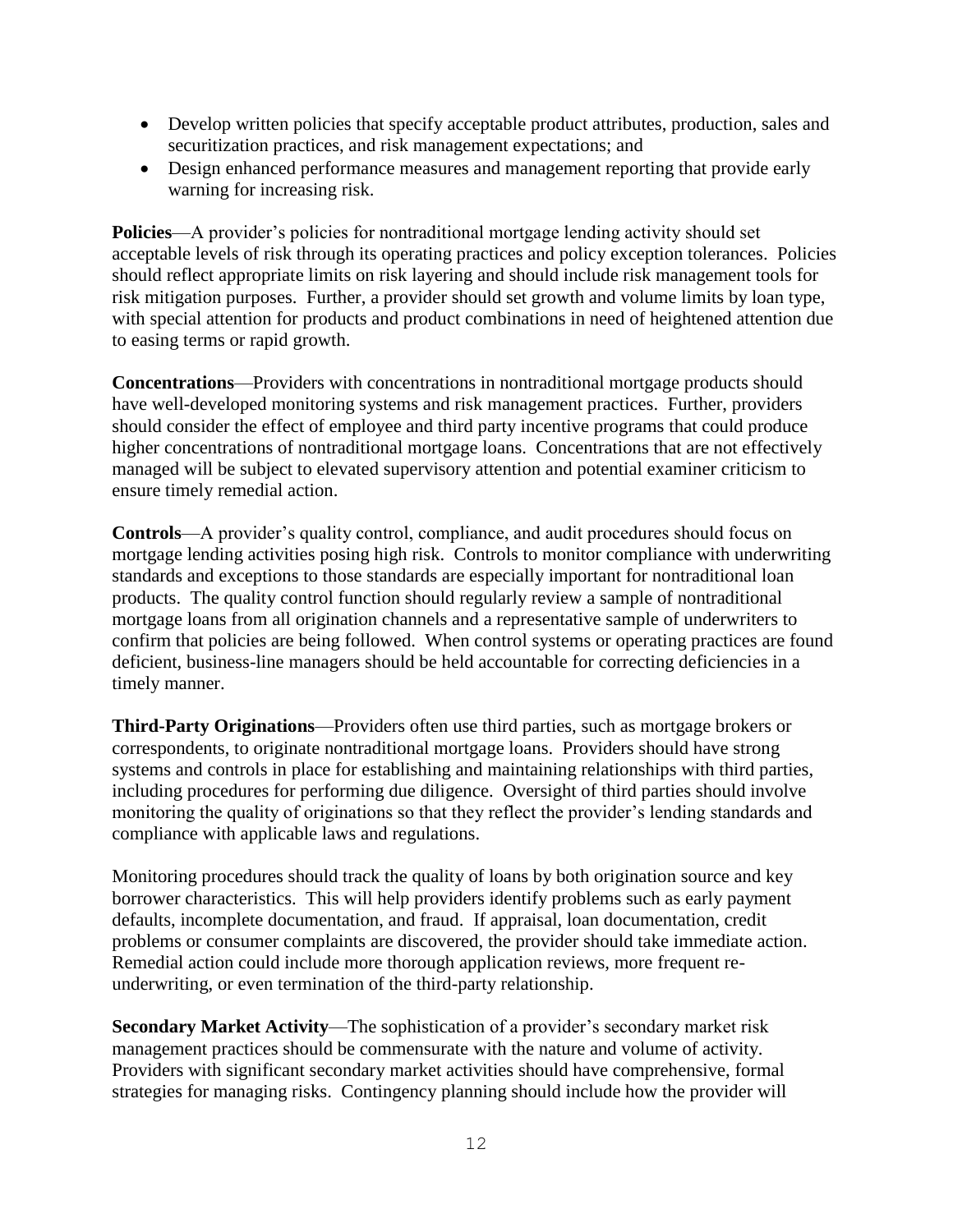respond to reduced demand in the secondary market.

While third-party loan sales can transfer a portion of the credit risk, a provider remains exposed to reputation risk when credit losses on sold mortgage loans or securitization transactions exceed expectations. As a result, a provider may determine that it is necessary to repurchase defaulted mortgages to protect its reputation and maintain access to the markets.

### **Consumer Protection Issues**

While nontraditional mortgage loans provide flexibility for consumers, the Mississippi Department of Banking and Consumer Finance is concerned that consumers may enter into these transactions without fully understanding the product terms. Nontraditional mortgage products have been advertised and promoted based on their affordability in the near term; that is, their lower initial monthly payments compared with traditional types of mortgages. In addition to apprising consumers of the benefits of nontraditional mortgage products, providers should take appropriate steps to alert consumers to the risks of these products, including the likelihood of increased future payment obligations. This information should be provided in a timely manner before disclosures may be required under the Truth in Lending Act or other laws—to assist the consumer in the product selection process.

**Concerns and Objectives**—More than traditional ARMs, mortgage products such as payment option ARMs and interest-only mortgages can carry a significant risk of payment shock and negative amortization that may not be fully understood by consumers. For example, consumer payment obligations may increase substantially at the end of an interest-only period or upon the "recast" of a payment option ARM. The magnitude of these payment increases may be affected by factors such as the expiration of promotional interest rates, increases in the interest rate index, and negative amortization. Negative amortization also results in lower levels of home equity as compared to a traditional amortizing mortgage product. When borrowers go to sell or refinance the property, they may find that negative amortization has substantially reduced or eliminated their equity in it even when the property has appreciated. The concern that consumers may not fully understand these products would be exacerbated by marketing and promotional practices that emphasize potential benefits without also providing clear and balanced information about material risks.

In light of these considerations, communications with consumers, including advertisements, oral statements, promotional materials, and monthly statements should provide clear and balanced information about the relative benefits and risks of these products, including the risk of payment shock and the risk of negative amortization. Clear, balanced, and timely communication to consumers of the risks of these products will provide consumers with useful information at crucial decision-making points, such as when they are shopping for loans or deciding which monthly payment amount to make. Such communication should help minimize potential consumer confusion and complaints, foster good customer relations, and reduce legal and other risks to the provider.

**Legal Risks**—Providers that offer nontraditional mortgage products must ensure that they do so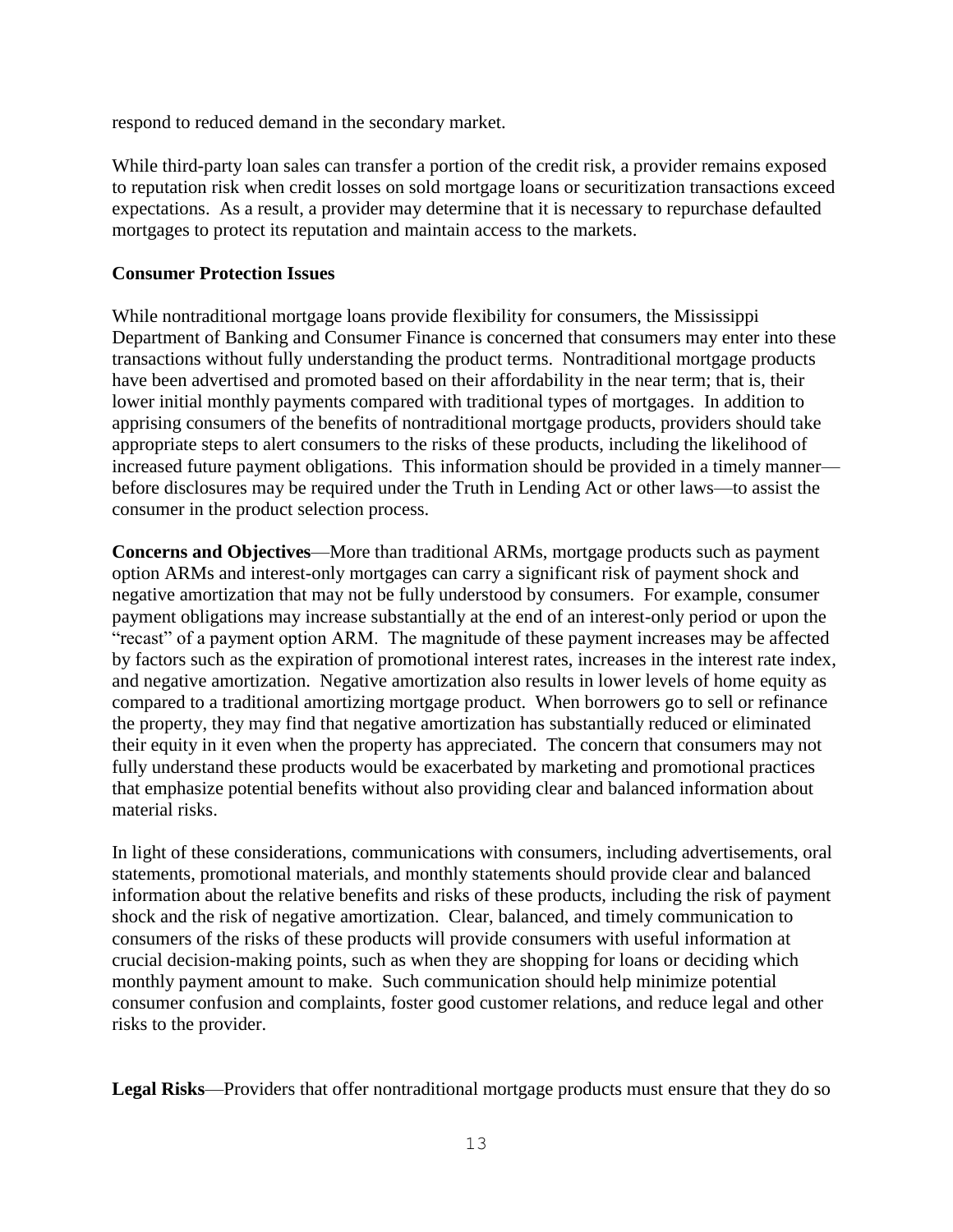in a manner that complies with all applicable laws and regulations. With respect to the disclosures and other information provided to consumers, applicable laws and regulations include the following:

- Truth in Lending Act (TILA) and its implementing regulation, Regulation Z.
- Section 5 of the Federal Trade Commission Act (FTC Act).

TILA and Regulation Z contain rules governing disclosures that providers must provide for closed-end mortgages in advertisements, with an application,<sup>7</sup> before loan consummation, and when interest rates change. Section 5 of the FTC Act prohibits unfair or deceptive acts or practices.

Other federal laws, including the fair lending laws and the Real Estate Settlement Procedures Act (RESPA), also apply to these transactions. Moreover, the sale or securitization of a loan may not affect a provider's potential liability for violations of TILA, RESPA, the FTC Act, or other laws in connection with its origination of the loan. State laws, including laws regarding unfair or deceptive acts or practices, may apply.

#### **Recommended Practices**

i<br>L

Recommended practices for addressing the risks raised by nontraditional mortgage products include the following:<sup>8</sup>

**Communications with Consumers**—When promoting or describing nontraditional mortgage products, providers should give consumers information that is designed to help them make informed decisions when selecting and using these products. Meeting this objective requires appropriate attention to the timing, content, and clarity of information presented to consumers. Thus, providers should give consumers information at a time that will help consumers select products and choose among payment options. For example, providers should offer clear and balanced product descriptions when a consumer is shopping for a mortgage—such as when the consumer makes an inquiry to the provider about a mortgage product and receives information about nontraditional products, or when marketing relating to nontraditional mortgage products is given by the provider to the consumer—not just upon the submission of an application or at consummation.<sup>9</sup> The provision of such information would serve as an important supplement to

<sup>7</sup> These program disclosures apply to ARM products and must be provided at the time an application is provided or before the consumer pays a nonrefundable fee, whichever is earlier.

<sup>8</sup> Providers also should review the recommendations relating to mortgage lending practices set forth in other supervisory guidance from their respective primary regulators, as applicable, including guidance on abusive lending practices.

<sup>9</sup> Providers also should strive to: (1) focus on information important to consumer decision making; (2) highlight key information so that it will be noticed; (3) employ a user-friendly and readily navigable format for presenting the information; and (4) use plain language, with concrete and realistic examples. Comparative tables and information describing key features of available loan products, including reduced documentation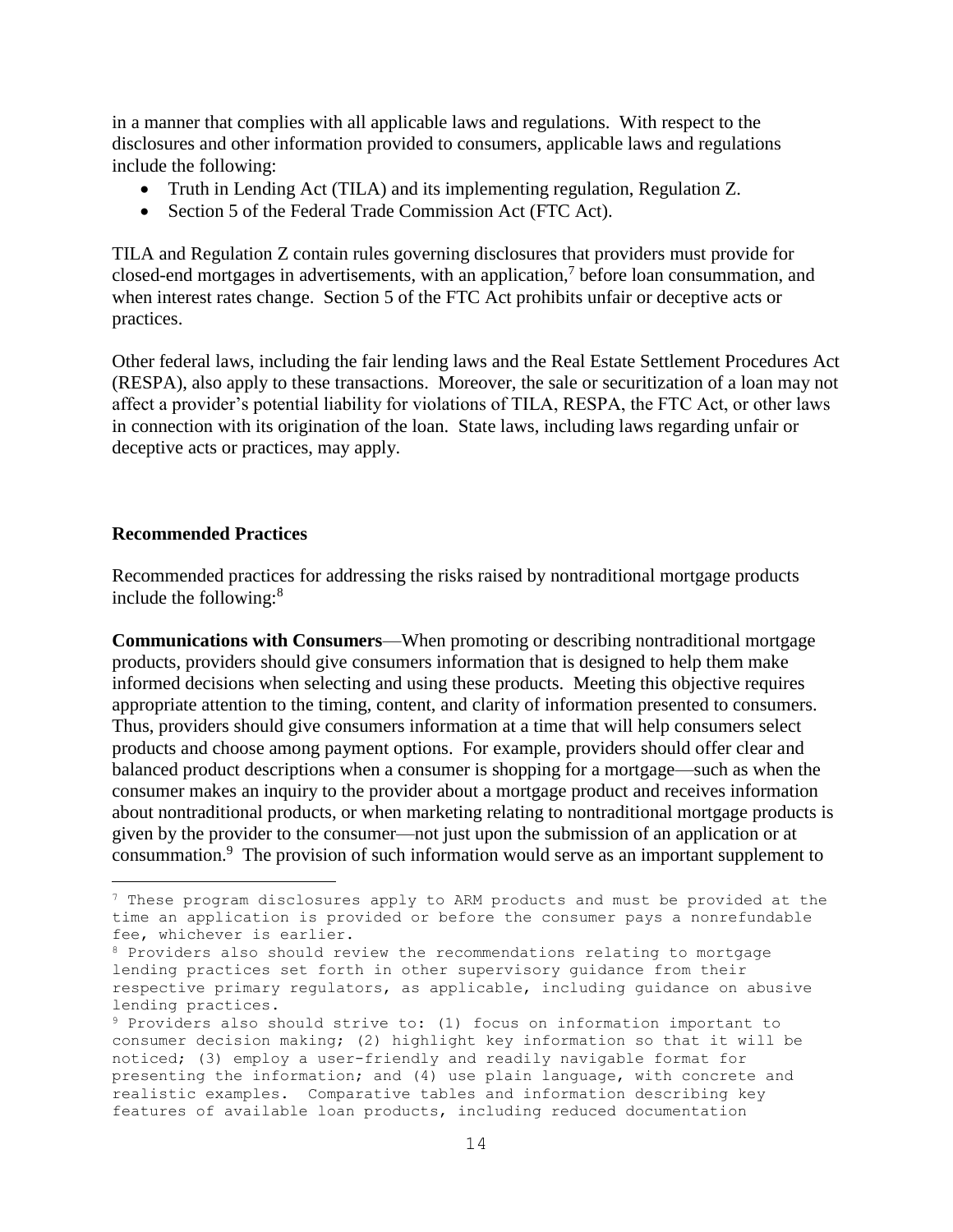the disclosures currently required under TILA and Regulation  $Z$  or other laws.<sup>10</sup>

### *Promotional Materials and Product Descriptions*

i<br>L

Promotional Materials and other product descriptions should provide information about the costs, terms, features, and risks of nontraditional mortgages that can assist consumers in their product selection decisions, including information about the matters discussed below.

- o *Payment Shock*. Providers should apprise consumers of potential increases in payment obligations for these products, including circumstances in which interest rates or negative amortization reach a contractual limit. For example, product descriptions could state the maximum monthly payment a consumer would be required to pay under a hypothetical loan example once amortizing payments are required and the interest rate and negative amortization caps have been reached.<sup>11</sup> Such information also could describe when structural payment changes will occur (e.g., when introductory rates expire, or when amortizing payments are required), and what the new payment amount would be or how it would be calculated. As applicable, these descriptions could indicate that a higher payment may be required at other points in time due to factors such as negative amortization or increases in the interest rate index.
- o *Negative Amortization*. When negative amortization is possible under the terms of a nontraditional mortgage product, consumers should be apprised of the potential for increasing principal balances and decreasing home equity, as well as other potential adverse consequences of negative amortization. For example, product descriptions should disclose the effect of negative amortization on loan balances and home equity, and could describe the potential consequences to the consumer of making minimum payments that cause the loan to negatively amortize. (One possible consequence is that it could be more difficult to refinance the loan or to obtain cash upon a sale of the home.)
- o *Prepayment Penalties*. If the provider may impose a penalty in the event that the consumer prepays the mortgage, consumers should be alerted to this fact and to the need to ask the lender about the amount of any such penalty.
- o *Cost of Reduced Documentation Loans*. If a provider offers both reduced and full documentation loan programs and there is a pricing premium attached to the reduced documentation program, consumers should be alerted to this fact.
- *Monthly Statements on Payment Option ARMs* Monthly statements that are provided to consumers on payment option ARMs should provide

programs, also may be useful for consumers considering the nontraditional mortgage products and other loan features described in this guidance. <sup>10</sup> Providers may not be able to incorporate all of the practices recommended in this guidance when advertising nontraditional mortgages through certain forms of media, such as radio, television, or billboards. Nevertheless, providers should provide clear and balanced information about the risks of these products in all forms of advertising. <sup>11</sup> Consumers also should be apprised of other material changes in payment obligations, such as balloon payments.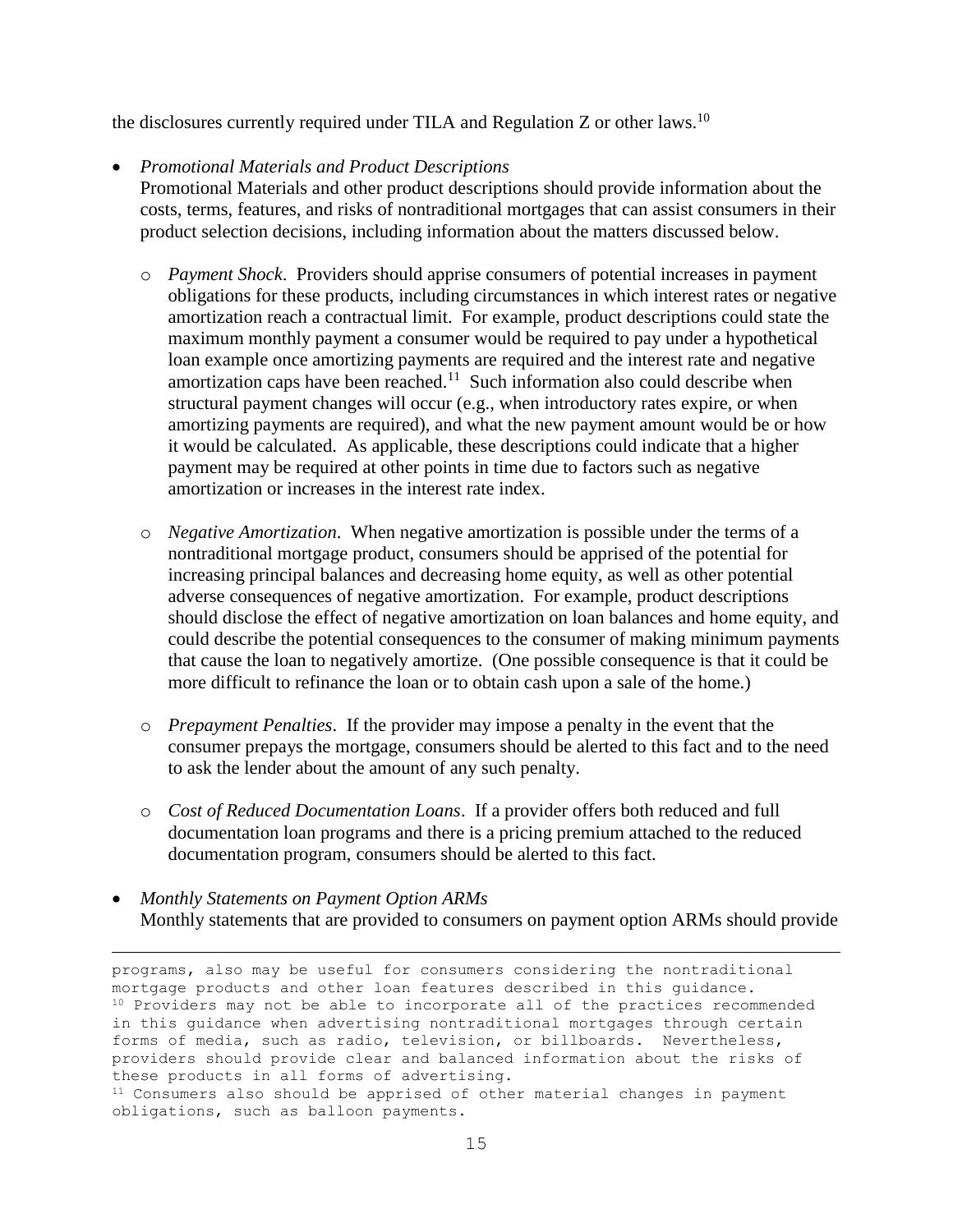information that enables consumers to make informed payment choices, including an explanation of each payment option available and the impact of that choice on loan balances. For example, the monthly payment statement should contain an explanation, as applicable, next to the minimum payment amount that making this payment would result in an increase to the consumer's outstanding loan balance. Payment statements also could provide the consumer's current loan balance, what portion of the consumer's previous payment was allocated to principal and to interest, and, if applicable, the amount by which the principal balance increased. Providers should avoid leading payment option ARM borrowers to select a non-amortizing or negatively-amortizing payment (for example, through the format or content of monthly statements).

#### *Practices to Avoid*

i<br>L

Providers also should avoid practices that obscure significant risks to the consumer. For example, if a provider advertises or promotes a nontraditional mortgage by emphasizing the comparatively lower initial payments permitted for these loans, the provider also should give clear and comparably prominent information alerting the consumer to the risks. Such information should explain, as relevant, that these payment amounts will increase, that a balloon payment may be due, and that the loan balance will not decrease and may even increase due to the deferral of interest and/or principal payments. Similarly, providers should avoid promoting payment patterns that are structurally unlikely to occur.<sup>12</sup> Such practices could raise legal and other risks for providers.

Providers also should avoid such practices as: giving consumers unwarranted assurances or predictions about the future direction of interest rates (and, consequently, the borrower's future obligations); making one-sided representations about the cash savings or expanded buying power to be realized from nontraditional mortgage products in comparison with amortizing mortgages; suggesting that initial minimum payments in a payment option ARM will cover accrued interest (or principal and interest) charges; and making misleading claims that interest rates or payment obligations for these products are "fixed."

**Control Systems**—Providers should develop and use strong control systems to monitor whether actual practices are consistent with their policies and procedures relating to nontraditional mortgage products. Providers should design control systems to address compliance and consumer information concerns as well as the risk management considerations discussed in this guidance. Lending personnel should be trained so that they are able to convey information to consumers about the product terms and risks in a timely, accurate, and balanced manner. As products evolve and new products are introduced, lending personnel should receive additional training, as necessary, to continue to be able to convey information to consumers in this manner. Lending personnel should be monitored to determine whether they are following these policies and procedures. Providers should review consumer complaints to identify potential compliance,

<sup>&</sup>lt;sup>12</sup> For example, marketing materials for payment option ARMs may promote low predictable payments until the recast date. Such marketing should be avoided in circumstances in which the minimum payments are so low that negative amortization caps would be reached and higher payment obligations would be triggered before the scheduled recast, even if interest rates remain constant.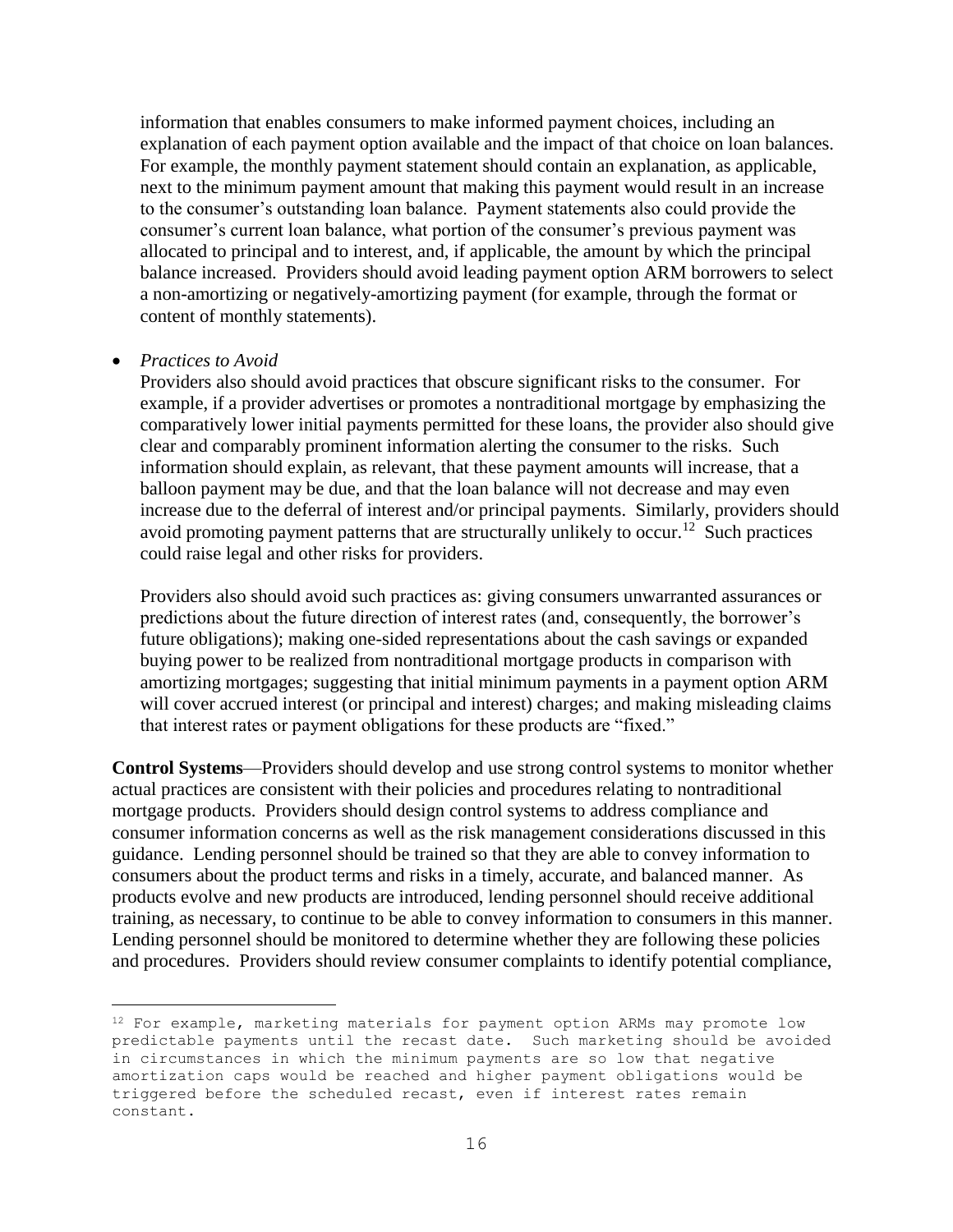reputation, and other risks. Attention should be paid to appropriate legal review and to using compensation programs that do not improperly encourage lending personnel to direct consumers to particular products.

With respect to nontraditional mortgage loans that a provider makes, purchases, or services using a third party, such as a mortgage broker, correspondent, or other intermediary, the provider should take appropriate steps to mitigate risks relating to compliance and consumer information concerns discussed in this guidance. These steps would ordinarily include, among other things, (1) conducting due diligence and establishing other criteria for entering into and maintaining relationships with such third parties, (2) establishing criteria for third-party compensation designed to avoid providing incentives for originations inconsistent with this guidance, (3) setting requirements for agreements with such third parties, (4) establishing procedures and systems to monitor compliance with applicable agreements, policies, and laws, and (5) implementing appropriate corrective actions in the event that the third party fails to comply with applicable agreements, policies, or laws.

# **Appendix**

**Interest-Only Mortgage Loan**—A nontraditional mortgage on which, for a specified number of years (e.g., three or five years), the borrower is required to pay only the interest due on the loan during which time the rate may fluctuate or may be fixed. After the interest-only period, the rate may be fixed or fluctuate based on the prescribed index and payments include both principal and interest.

**Payment Option ARM—A** nontraditional mortgage that allows the borrower to choose from a number of different payment options. For example, each month, the borrower may choose a minimum payment option based on a "start" or introductory interest rate, an interest-only payment option based on the fully indexed interest rate, or a fully amortizing principal and interest payment option based on a 15-year or 30-year loan term, plus any required escrow payments. The minimum payment option can be less than the interest accruing on the loan, resulting in negative amortization. The interest-only option avoids negative amortization but does not provide for principal amortization. After a specified number of years, or if the loan reaches a certain negative amortization cap, the required monthly payment amount is recast to require payments that will fully amortize the outstanding balance over the remaining loan term.

**Reduced Documentation—A** loan feature that is commonly referred to as "low doc/no doc," "no income/no asset," "stated income" or "stated assets." For mortgage loans with this feature, a provider sets reduced or minimal documentation standards to substantiate the borrower's income and assets.

**Simultaneous Second-Lien Loan**—A lending arrangement where either a closed-end secondlien or a home equity line of credit (HELOC) is originated simultaneously with the first lien mortgage loan, typically in lieu of a higher down payment.

Source: *Miss. Code Ann.* §81-18-29; *Effective date August 30, 2013*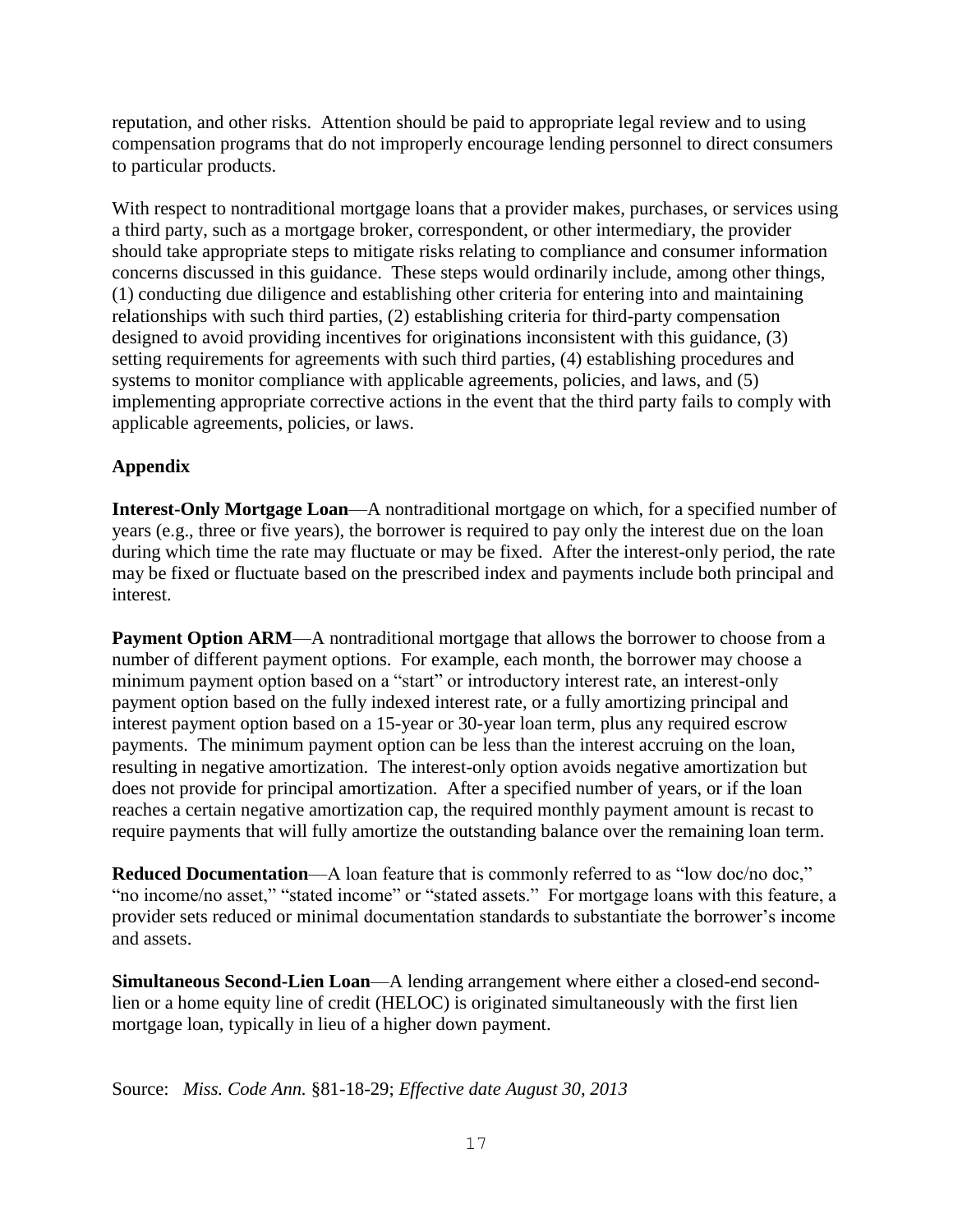#### **Part 2: Chapter 2: General Hearing Procedures**

#### **DBCF General Procedures for Mortgage Division Hearings**

### RULES AND PROCEDURES TO BE OBSERVED AT ANY HEARINGS CONDUCTED BY THE COMMISSIONER PURSUANT TO MISSISSIPPI S.A.F.E. MORTGAGE LICENSING **ACT**

Rule 1.0 Purpose of These Rules and Procedures; These rules and procedures are adopted for the purpose of providing a general guideline for the conduct of any administrative hearings for which the Commissioner of the Department of Banking and Consumer Finance, State of Mississippi ("Commissioner") has been charged by law to conduct relating to businesses, professions, or licenses within the jurisdiction of the Mississippi Department of Banking and Consumer Finance (the "Department" or "DBCF") pursuant to the Mississippi S.A.F.E. Mortgage Licensing Act, §§ 81-18-1 et seq., and § 81-18-29 of the Code of Mississippi of 1972, as amended.

1.1 Authority to Promulgate; These Rules and Procedures are adopted pursuant to the Mississippi S.A.F.E. Mortgage Licensing Act of 2009, §§ 81-18-1 et seq., and § 81-18-29 of the Code of Mississippi of 1972, as amended.

Source: MISS. CODE ANN. §§ 81-18-1; 81-18-29; (effective date July 1, 2016)

1.2 Severability; If any provision, section, subsection, sentence, clause or phrase of any of the Rules and Procedures, or the application of the same to any person or entity or any set of circumstances, is for any reason challenged or held to be invalid, null or void, the remaining rules, procedures or regulations or any application thereof to any person or circumstances shall remain valid.

1.3 Notice of Hearing; A written notice specifying the violation(s) or offense(s) for which the licensee (or any person or entity subject to the jurisdiction of the Department) is charged and a notice of the time and place of the hearing shall be served at least ten (10) days prior to the hearing date. Such notice may be served by mailing a copy of the notice, via certified mail postage prepaid, to the last known residential or business address of the licensee, person or entity. Service via hand-delivery, electronic communications, or other methods may also be used to perfect service of the notice upon the party or its representative. Notice to a representative shall be deemed notice to the party represented.

1.3.1 Waiver; A properly noticed party's failure to timely respond to notice shall constitute that party's full and complete waiver of the party's intent to attend the noticed Hearing or otherwise defend against the charges. A properly noticed Hearing may thereafter be conducted by the Commissioner without the party charged being present or represented.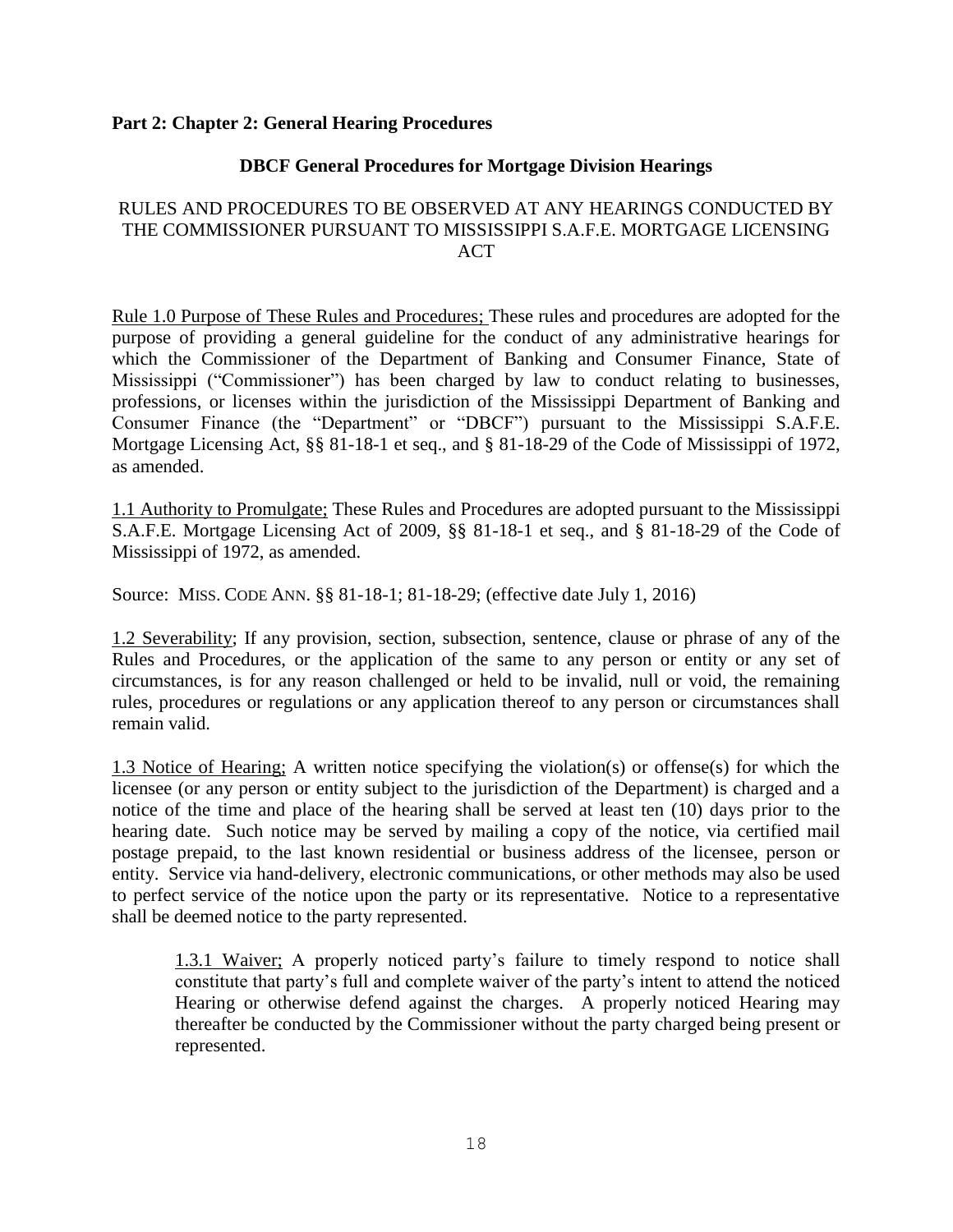1.4; Unless expressly prohibited by statute or regulation, the Commissioner shall have discretion to control all aspects of the hearing, including any motion practice or depositions that may be authorized, in order to maintain order, maximize administrative/agency economy and to set controls for the behavior of all participants involved in any manner. All hearings shall be conducted by the Commissioner, who shall not be bound by strict rules of civil procedure or by the rules of evidence in the conduct of any phase of the hearing process.

1.5 Hearing Counsel to Commissioner; The Commissioner may appoint Hearing Counsel in order to provide legal counsel to the Commissioner on all aspects of the hearing and assist in conducting any part of the hearing or activities related thereto. Hearing Counsel shall have experience with conducting hearings that are judicial or administrative in nature and will assist and solely represent the Commissioner to ensure an orderly and fair hearing process. Hearing Counsel shall be an attorney that does not represent any other party interested in the hearing and may be an attorney from the Mississippi Attorney General's Office. All parties shall be notified upon appointment of Hearing Counsel.

1.5.1 Authority of Hearing Counsel; Hearing Counsel shall have authority to conduct the hearing process in his/her discretion, and in consultation with the Commissioner. Hearing Counsel may make recommendations on any question or issue, but the Commissioner shall have the ultimate discretion and sole authority in all situations to make the final determination of any issue.

1.6 Administration of Oaths; At any hearing or related matter the Commissioner shall administer oaths as may be necessary for the proper conduct of the hearing. The Commissioner's authority may be administered by a certified Court Reporter.

1.7 Extensions of time; Upon motion by any party or on his/her own initiative, the Commissioner has sole discretion to order an extension of any deadline that may be established during the hearing process.

Source: MISS. CODE ANN. §§ 81-18-1; 81-18-29; (effective date July 1, 2016)

## Rule 2.0 Enrollment of Representatives, Attorneys and Accountants;

2.0.1 Eligibility to Practice; No person shall be eligible to practice before the Commissioner unless such person is enrolled in accordance with these regulations, except that any individual may appear, without enrollment, on his own behalf or on behalf of a member of his immediate family, if such appearance is without compensation; and a member of a partnership, an officer of a corporation, or an authorized regular employee of an individual, partnership, corporation, or other business entity may likewise appear without enrollment in any matter relating to such individual or business entity.

2.0.2 Scope of Practice; Practice before the Commissioner shall be deemed to include all matters relating to the presentation of a client's matter to the Commissioner, Deputy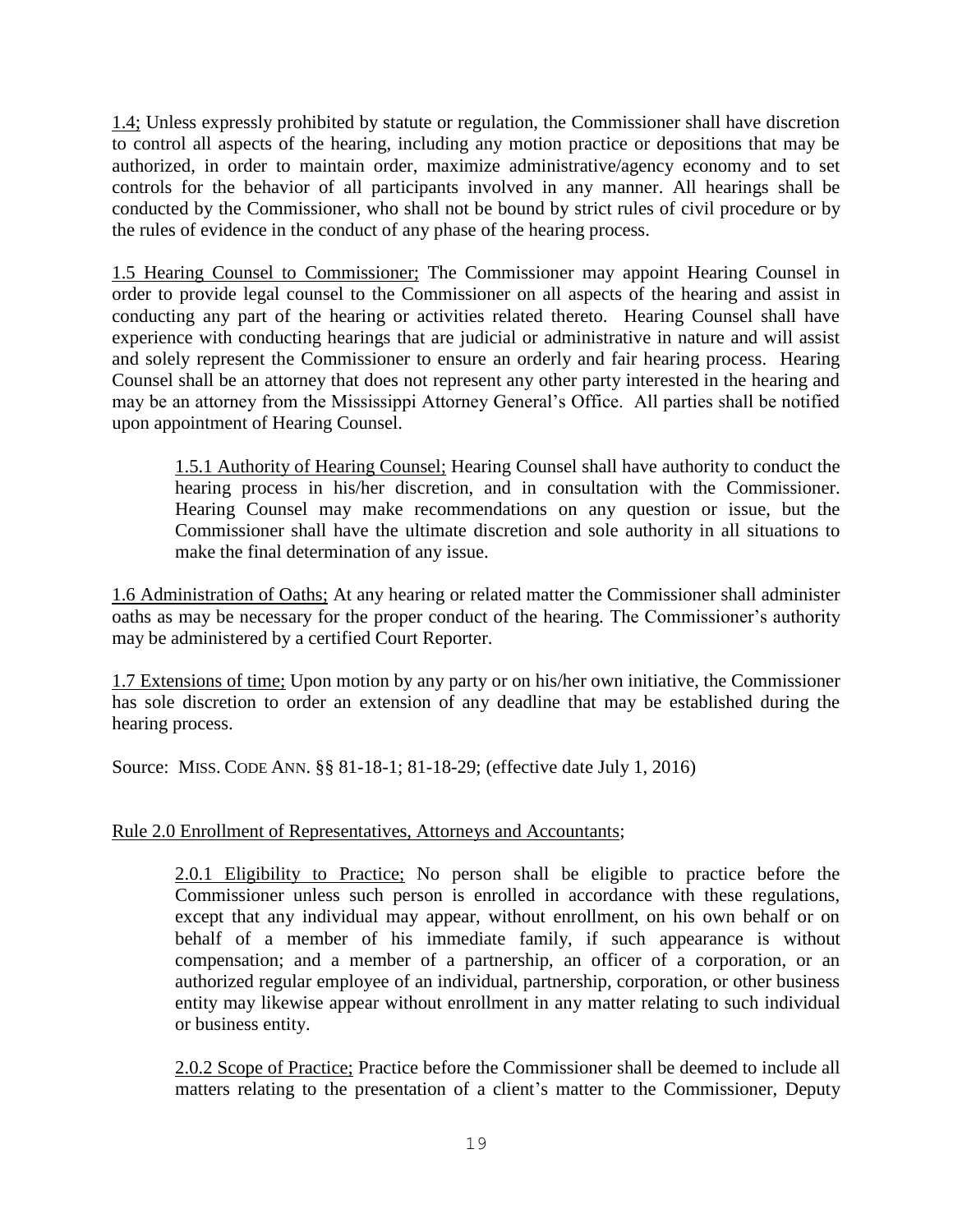Commissioner, the Division Director, or an examiner, including the preparation and filing of applications, reports, systems of internal control, financial statements, or other documents submitted to the Department on behalf of such client.

2.0.3 Qualifications for Enrollment; In addition to the individuals described herein, the following persons may be admitted to practice before the Commissioner:

(a) Attorneys at law admitted to practice before the Supreme Court of the State of Mississippi and who are lawfully engaged in the active practice of their profession.

(b) Certified public accountants and public accountants qualified to practice under Mississippi law and who are lawfully engaged in active practice as such.

2.0.4 Procedures for Enrollment; An attorney or accountant meeting the qualifications described in the subsection above shall be deemed automatically enrolled at the time the attorney or accountant first appears for or performs any act of representation on behalf of a client in any matter before the Commissioner.

2.0.5 Enrollment for a Particular Matter; The following persons may, upon motion of an enrolled (or exempt) person, be admitted to practice before the Commissioner for the purposes of a particular case or matter:

(a) Attorneys at law who have been admitted to practice before the courts of any state or territory or the District of Columbia, and who are in good standing with the court by which they are licensed.

(b) Certified public accountants or public accountants who have duly qualified to practice as such in their own names, under the laws and regulations of any state or territory or the District of Columbia, and who are in good standing with the entity by which they are licensed.

No person enrolled for a particular matter may practice before the Commissioner except in association with the enrolled person who sponsored his enrollment.

2.0.6 Suspension or Revocation of Enrollment;

(a) A person's enrollment to practice before the Commissioner shall be suspended automatically without a hearing if his professional license is suspended or revoked.

(b) Any person enrolled to practice before the Commissioner may have his enrollment to practice suspended or revoked if, after due consideration, the Commissioner finds that:

i.) The person made a materially false or misleading statement with regard to his application for enrollment;

ii.) The person willfully failed to exercise diligence in the preparation or presentation of any application, report, or other document filed with the Department, or knowingly misrepresented any material fact to the Commissioner;

iii.) The person willfully violated or aided and abetted in the violation of any provision of an applicable statute or the Department's regulations; or

iv.) The person does not possess the requisite qualifications or expertise to represent others before the Commissioner, lacks character or integrity, or has engaged in unethical or improper conduct.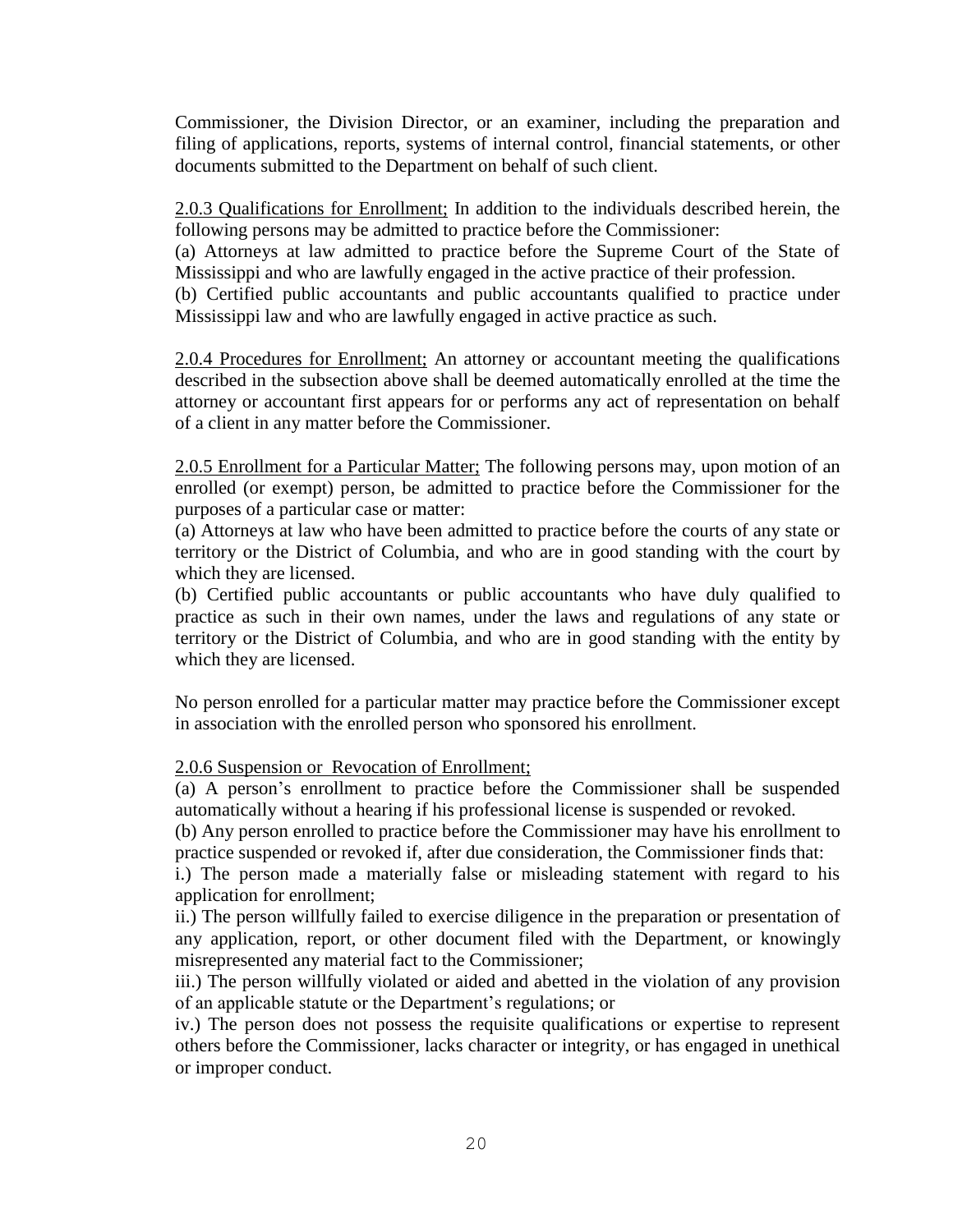Source: MISS. CODE ANN. §§ 81-18-1; 81-18-29; (effective date July 1, 2016)

# **Pre-Hearing Procedures**

Rule 3.0 Formal Docket Number Assigned; Each matter coming before the Commissioner shall be assigned a concise title that is descriptive and a unique cause number, and be docketed accordingly. Thereafter, all submissions related to the Hearing shall bear the title and docket number and shall be included on the Commissioner's pre-hearing docket and made part of the Record.

3.1; Submissions to the Commissioner related to the Hearing shall be on 8  $\frac{1}{2}$ " x 11" standard white paper, or as otherwise deemed appropriate and allowed by the Commissioner. The parties' submissions shall be typed and double-spaced unless impractical and otherwise allowed by the Commissioner.

3.2 Amendments; The Commissioner in his/her sole discretion, under such conditions as the Commissioner may prescribe, may allow any pleading, application, motion or other paper filed in a Hearing proceeding to be amended, corrected or otherwise supplied with an omission.

3.3 Scheduling; The Commissioner may call an in-person Scheduling Conference with counsel for the respondents and counsel for the Department in order to establish hearing guidelines, clarify issues, and set deadlines to complete any action items prior to the hearing. A scheduling order may be adopted by the Commissioner thereafter. The deadlines set are at the sole discretion of the Commissioner and may include, but are not limited to, the following:

- Initial exchange of proposed witnesses
- Initial exchange of proposed documents to be included in the Hearing Record
- Pre-hearing conference
- Final exchange of documents to be included in the record and witnesses to appear at the hearing.

Additionally, the Commissioner may consider any inquiries or requests from the parties to ensure clarity, transparency and fairness of the hearing.

3.4 Discovery; Except as provided by these Rules and Procedures, there is no right to discovery in any hearing conducted by the Commissioner.

3.4.1; An interlocutory action by any respondent filed in a Chancery Court requesting a "Bill of Discovery" or seeking any other "discovery" based on equitable relief under common law or otherwise, is an improper attempt to circumvent the Department's Rules and Procedures and shall be summarily dismissed by the Court.

3.5 Motion Practice Prior to Hearing; The Commissioner may require all parties to submit written direct and rebuttal testimony, all documentary evidence and exhibits the parties plan to submit into evidence at the hearing, witness lists specifying the witnesses the parties plan to call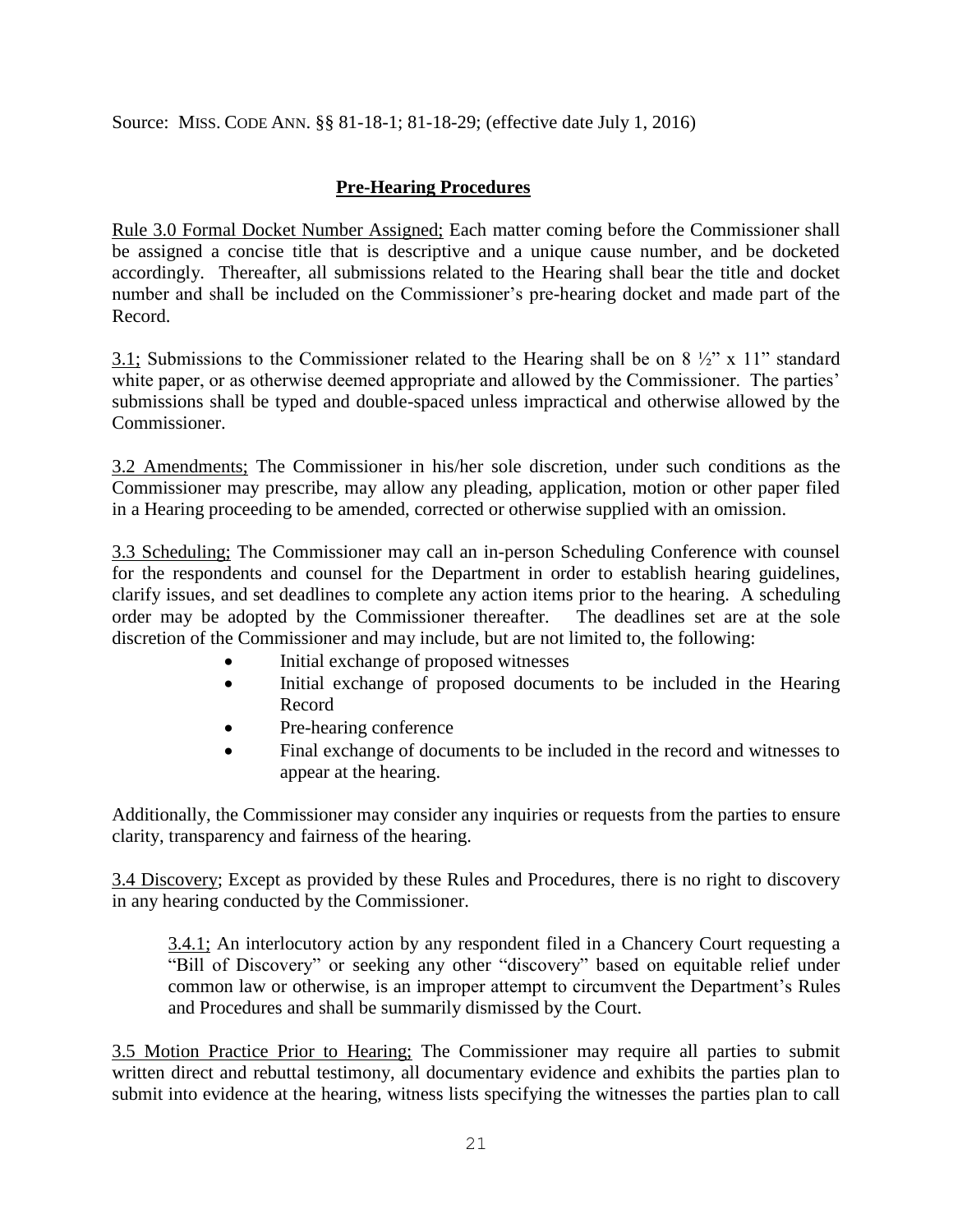and the subject matter of the testimony, and written motions and motion responses in advance of the hearing pursuant to deadlines established by a Scheduling Order or other written directive.

3.5.1; Any written motion, request, or correspondence directed to the Commissioner by a party shall be provided to all attorneys of record or directly to an unrepresented party such that there shall be no earwigging of the Commissioner. Any submission and service of same on counsel of record may submitted electronically (e.g. e-mail) or otherwise in accordance with directives from the Commissioner or Hearing Counsel.

Source: MISS. CODE ANN. §§ 81-18-1; 81-18-29; (effective date July 1, 2016)

## **The Hearing**

Rule 4.0 Location; A hearing shall be conducted at the offices of the Department or at an alternative location that is deemed suitable by and within the sole discretion of the Commissioner.

4.1; These Rules and Procedures are not intended to address all aspects of the hearing process. The Commissioner may determine that more specific procedural rules for the hearing of a matter are necessary and should be implemented to ensure the order, fairness and efficiency of the hearing. The Commissioner's authority provides the sole discretion to amend and/or supplement the hearing rules as deemed necessary and upon proper notice to all parties.

4.2; The "Rules of Evidence" used in judicial proceedings and any other rules of procedure or evidence that apply in other contexts may be considered informative for all matters before the Commissioner, however, all such rules are non-binding and any standards set forth therein are relaxed for all purposes of an administrative hearing conducted by the Commissioner.

4.3 Court Reporter; Each conference presided over by the Commissioner with all parties and/or their representatives may be transcribed for the Record with costs borne by the party requesting the Court Reporter's services. The Department shall procure the services of a competent and certified Court Reporter who shall transcribe everything done and said on the Record and shall keep and properly index all exhibits as directed by the Commissioner or the Hearing Counsel.

4.4 Deposit of Costs; The Commissioner may, in his/her sole discretion, require a deposit or other guaranty that the fees and costs of the service of process and, should the Commissioner determine that the costs of the hearing will outstrip the amount of the bond(s) maintained by a regulated entity on file with the Department, may require an additional security bond from the respondent(s).

4.5 Witnesses; Issuance of subpoenas by Commissioner; Upon proper written application of any party or its attorney, a subpoena may be issued by the Commissioner as follows:

4.5.1 Subpoenas *Duces Tecum*; At any time, no later than 14 days prior to hearing, at the instance of any party, the party or its attorney may make application for the issuance of a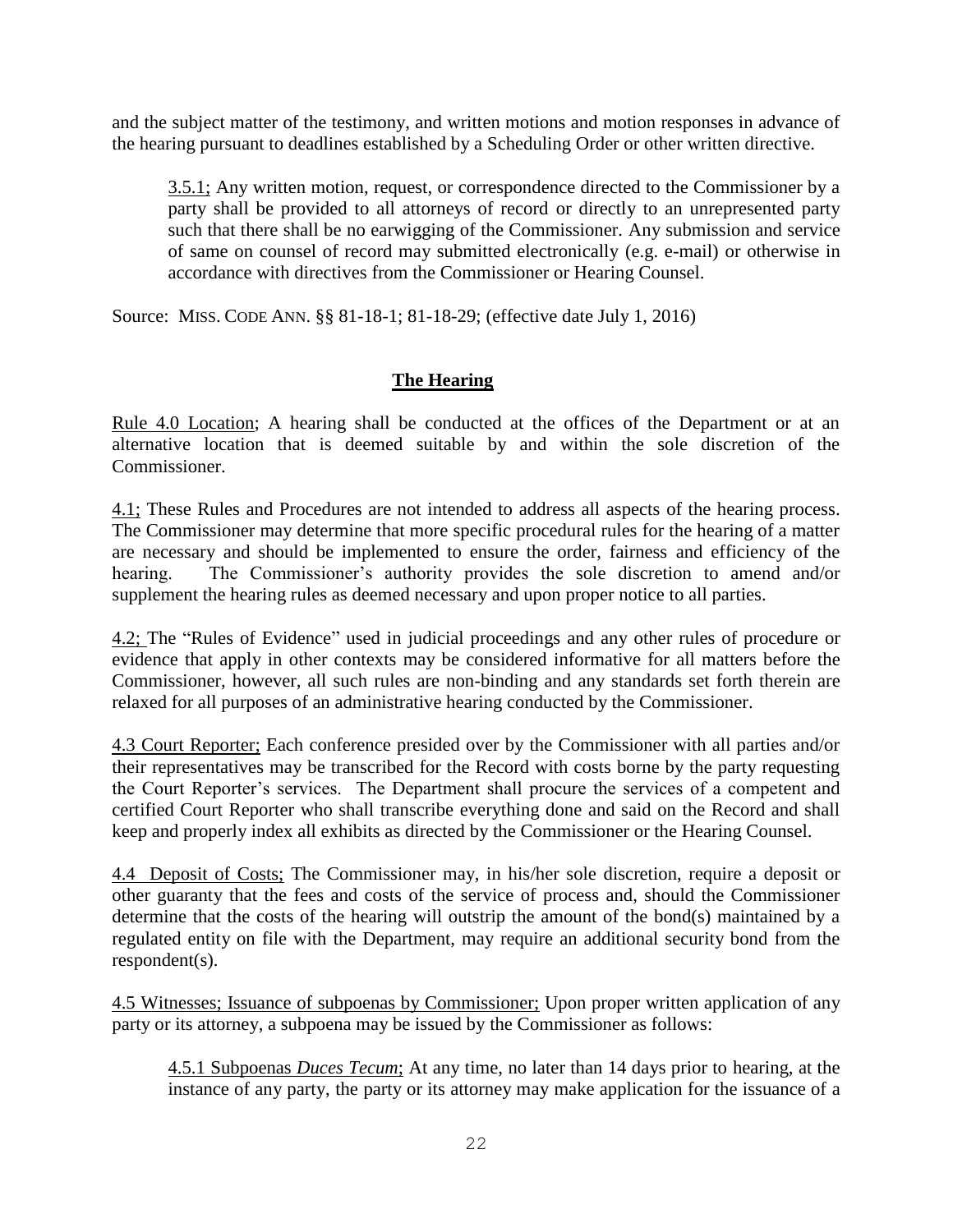document subpoena directed to any non-party requesting documents that are or may be pertinent to the issues to be heard at the hearing of the matter. The issuance of a document subpoena is at the sole discretion of the Commissioner, and predicated upon a finding that the request sets forth as plainly as possible the documents that are sought and the purpose of the requested production. Absent extraordinary circumstances, a total of fifteen (15) separate document subpoenas is the maximum limit. Additional document subpoenas may issue only after a showing of extraordinary circumstances by the party making the requests.

4.5.2 Summons/Subpoena to appear in person; Rule 45 of the Mississippi Rules of Civil Procedure is considered instructive guidance to the parties, but it is not necessarily binding for the purposes of any matter before the Commissioner.

4.5.3 Enforcement by Commissioner; Unless otherwise prohibited by statute, the Commissioner shall have full authority to enforce any summons, subpoena or order that issues during the hearing process. The Commissioner may further request the Chancery Court in any county to assist with the enforcement of any such document.

4.5.4 Service of Process; All subpoenas, subpoenas *duces tecum,* summons or any other process issued in proceedings pending before the Commissioner shall extend to all parts of the state and may be served by any person authorized to serve process of courts of record in this state.

4.5.5 Costs Borne by Requestor; A process server shall be entitled to collect appropriate fees for such service as allowed in the courts of this state, with all such costs to be borne by the party requesting the service of process.

4.6 Depositions of Witnesses; In any hearing proceeding before the Commissioner, the Department or a party may request the issuance of a subpoena requiring an individual to be deposed upon a showing of good faith need to take the deponent's testimony under oath. If the Commissioner finds that a party's request is well-taken, that the requested deposition will not adversely affect the deponent and is not being requested for any improper purpose, he/she may issue a subpoena requiring the attendance of the deponent at a date and time certain. Any deponent is entitled to be paid an attendance fee and/or travel costs related to the deposition as allowed in Rule 45 of the Mississippi Rules of Civil Procedure. All costs shall be borne by requesting party.

4.6.1 Limit on Depositions; Unless there is an extraordinary need established by a clear and convincing showing, a party shall be granted no more than five (5) depositions. A deposition shall be limited to no more than eight (8) hours and shall be conducted at a location that is reasonably convenient to the deponent and properly noticed to all other parties. The Commissioner has sole discretion to expand or limit the scope, content, location, environment, manner and decorum of any deposition requested by any party. The Commissioner may refuse to allow any such request or revoke a previously issued summons if the Commissioner determines that such action is necessary to prevent cumulative, repetitive or duplicative testimony, to avoid unnecessary delay or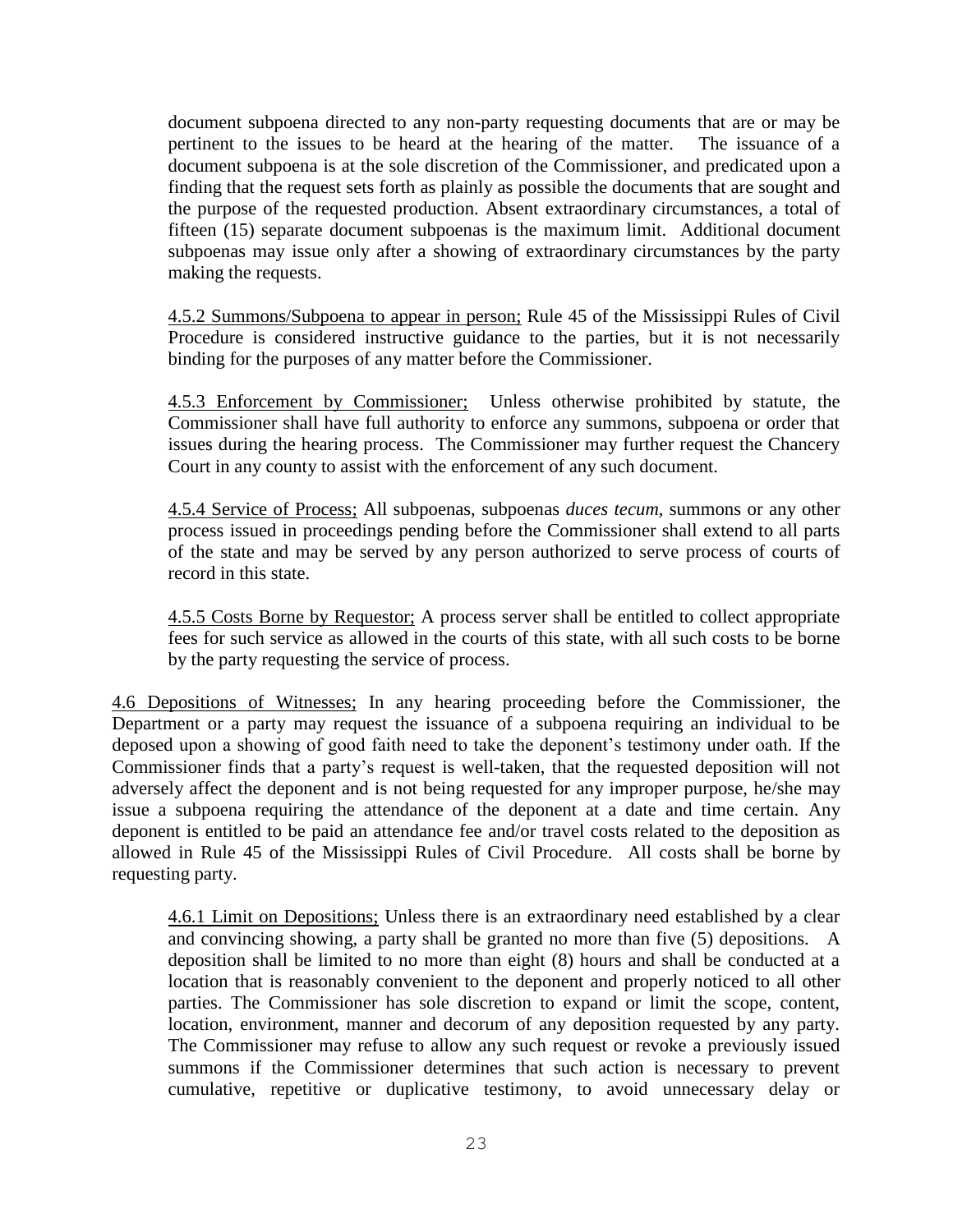obstruction, or to prevent the harassment or embarrassment of a witness. No party shall be entitled to depose or require testimony at a deposition or at the Hearing from the Commissioner (current or former), the Hearing Counsel, or the Department's attorney(s).

4.7 Attendance of Hearing; A witness may be summoned/subpoenaed to attend the Hearing in person for the purposes of giving live testimony before the Commissioner. A witness should be reimbursed for actual expenses incurred as a result of their attendance and the party requesting the issuance of the subpoena requiring attendance shall bear the cost of expenses such that the witness shall not incur losses as a result of compliance. A reasonable daily witness fee should also be provided to each subpoenaed witness, not to exceed the amount described in Rule 45 of the Mississippi Rules of Civil Procedure.

4.8 Exchange of Witness lists, Exhibits; The Commissioner has sole discretion to require the parties to provide and/or exchange lists of witnesses that are likely to or may be called to provide live testimony at the Hearing and may require the same for any or all exhibits that a party plans to use as affirmative evidence at the Hearing. Evidence that may be submitted solely for the purpose of impeachment or rebuttal may be excluded from this requirement.

4.9 Taking of Evidence; The Commissioner and Hearing Counsel shall maintain full control over the taking of any evidence at the hearing and may limit the number of witnesses to be called, the topics to be discussed, the documents entered and all other manner of evidence in order to maintain order, maximize administrative economy and prevent duplicative, irrelevant, superfluous or improper submissions.

Since the Hearing will not be limited to strict rules of evidence, the Commissioner may consider any evidence he/she finds to be highly probative and has a strong indicia of reliability. As the fact-finder for the Hearing, the Commissioner is empowered to assess credibility, weigh conflicting evidence and draw factual inferences from the testimony and exhibits introduced by the parties. Additionally, as the fact-finder, the Commissioner may reject the subject statements as implausible, properly countered by other evidence, or otherwise not compelling.

4.10 Taking Notice; The Commissioner may take official notice of any generally accepted information or technical or scientific matter within the fields of expertise within the purview of the Department and of any other fact which may be judicially noticed by the courts of this state. The parties must be informed of any information, matters or facts so noticed and must be given a reasonable opportunity, on request, to refute such information, matters or facts by evidence or by written or oral presentation of authorities, the manner of such refutation to be determined by the Commissioner or Hearing Counsel.

4.11 Time Limit on Hearing; The Commissioner has the discretion to limit the number of days allowed for the Hearing. Absent a showing of extraordinary circumstances, no hearing shall be conducted for more than 40 hours of testimony or argument. The Commissioner has discretion in the scheduling of the Hearing days and may require all parties to comply with further time restrictions. Limits may be uniformly placed on all parties and/or witnesses. An opportunity for cross-examination of any live witness shall be provided to the party opposite subject to above limitations.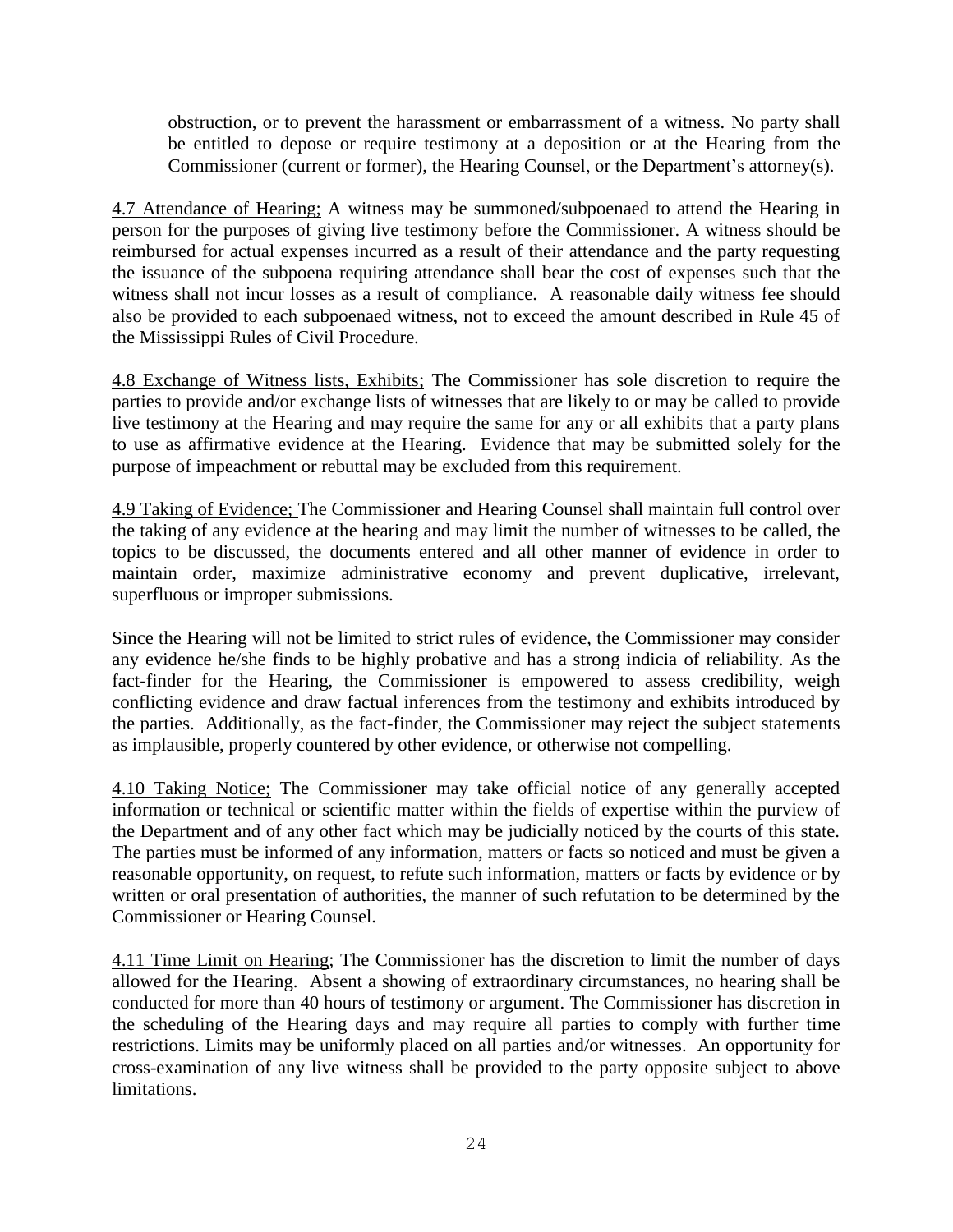4.12 Failure to Appear at Hearing-Default; If the respondents fail to appear at the scheduled time and place set for the Hearing, the Commissioner may adjourn the Hearing and may thereafter proceed with the determination and final ruling based solely on the submitted Record. Failure to attend and present all defenses to the Commissioner the Hearing shall constitute waiver of the party's ability to raise on appeal any issue that could have been raised during the Hearing Process.

4.13 Subsequent Submission of Further Written Legal Arguments/briefs; The Commissioner may direct a party to provide additional written submissions to complete or clarify legal or factual issues, following the conclusion of live Hearing. The submission of additional documents shall be only at the direction of the Commissioner and shall serve to postpone the "close" of the Hearing until after the parties' submissions are complete. Documents that are intended to rebut testimony may likewise be submitted after the conclusion of live testimony, if directed by the Commissioner. Nothing will be accepted for consideration or entered upon the Record after the end of the Hearing, unless it is expressly allowed or directed by the Commissioner.

Source: MISS. CODE ANN. §§ 81-18-1; 81-18-29; (effective date July 1, 2016)

Rule 5.0 Hearing Record; The Hearing Record will consist of all transcripts and documents of related proceedings including all pre-hearing motion practice, all submitted documentation, exhibits and testimony admitted as part of the Record at the Hearing, any other papers filed by the parties, all pre-filed testimony and attached exhibits and any subsequently filed briefs or supplements that are directed by the Commissioner.

Source: MISS. CODE ANN. §§ 81-18-1; 81-18-29; (effective date July 1, 2016)

Rule 6.0 Attendance limited; Control of all attendees of the Hearing shall be vested in the discretion of Commissioner and may be restricted as needed to maintain order, while recognizing the need for transparency. The Commissioner shall further have discretion to limit the number of individuals attending on behalf of the same entity. The Commissioner may also take any necessary actions to prevent the unlawful disclosure of personal identifiers, confidential or proprietary information, or any other information that, if otherwise made available for public consumption could cause harm or injury.

Source: MISS. CODE ANN. §§ 81-18-1; 81-18-29; (effective date July 1, 2016)

Rule 7.0 Final Order of Commissioner; At the close of the Hearing (as determined by the Commissioner), the Commissioner shall, within no more than 60 business days, issue a written "Final Order" memorializing the conclusions of fact and/or law and any other determinations made by the Commissioner and based upon the Record. All parties and their representatives shall be provided with a copy of the Final Order in the typical manner and the Respondent(s) or their representatives shall further be provided the Final Order via hand-delivery or certified mail to the last known address on file with the Department. The Final Order shall be made public and enforced by the Commissioner unless expressly prohibited.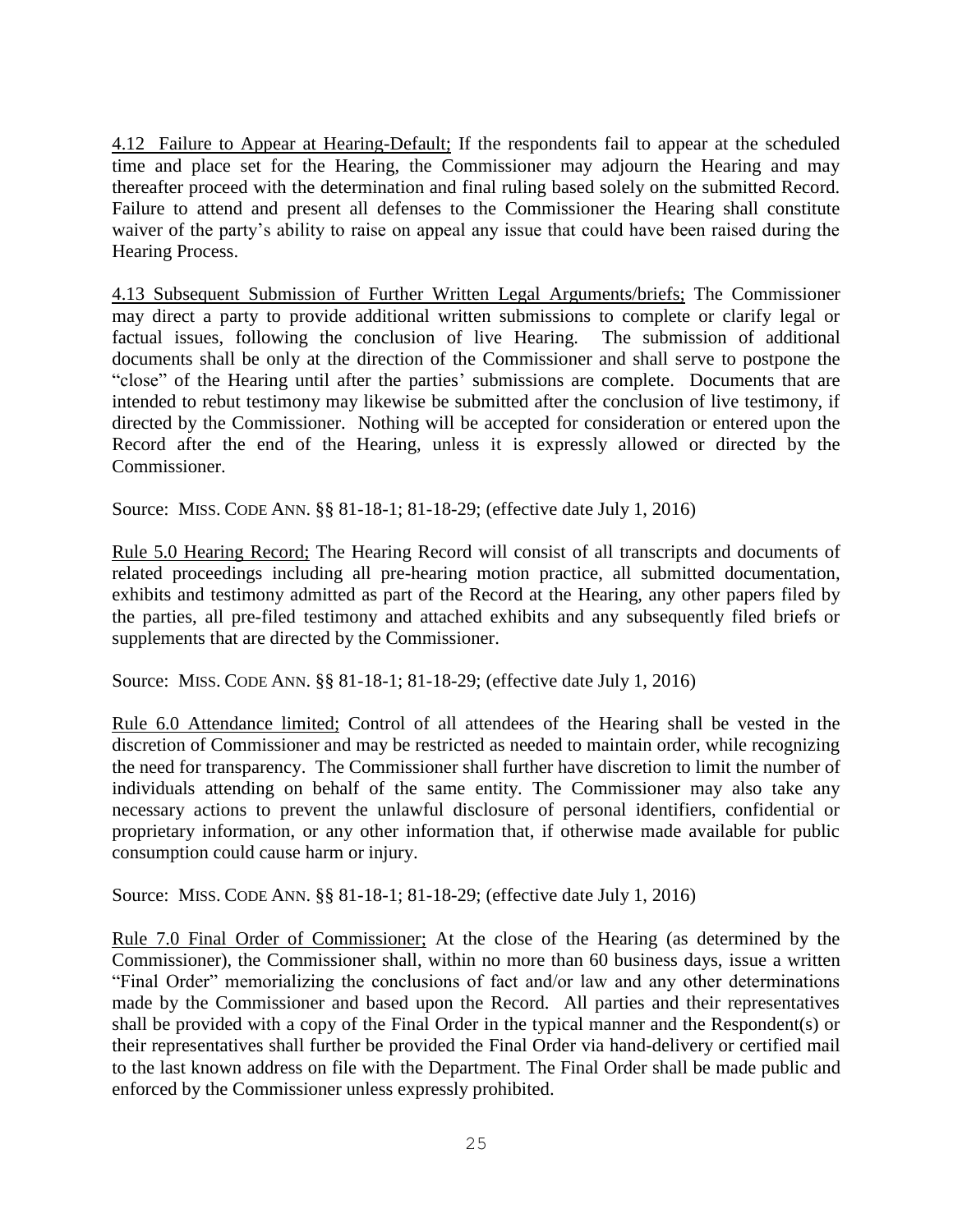7.1 Standards of Proof; The Commissioner's Final Order and the determinations contained therein shall be based on "clear and convincing" evidence. All other determinations made by the Commissioner and reduced to writing are subject to an "abuse of discretion" standard for the purposes of any appeal or court intervention.

7.2 Appeal of Final Order to Chancery Court; A Final Order may be appealed to the Chancery Court of Hinds County, Mississippi, First Judicial District, or any other court of competent jurisdiction as authorized by statute. An appeal shall in no way function to stay the effectiveness of the Final Order, absent express statutory authority allowing a stay or a proper order from a court of competent jurisdiction.

Source: MISS. CODE ANN. §§ 81-18-1; 81-18-29; (effective date July 1, 2016)

## **APPEAL OF DENIAL OF APPLICATION(S) FOR S.A.F.E. MORTGAGE ACT LICENSURE; MANDATORY APPEAL DIRECTLY TO COMMISSIONER; ABBREVIATED HEARING PROCESS**

Rule 8.0; In the absence of any express authority to the contrary, and in accordance with § 81-18-37(2) of the Mississippi Code of 1972, the following shall amend the general hearing process described above and provide a *mandatory administrative appeal process* for any applicant or licensee that is *denied a license application or renewal application,* in writing by the Department.

- a) Following a denial of an application for license, the applicant must, within 30 days of the receipt of the written denial from the Department, submit an appeal in writing to the Commissioner and request a hearing be held to appeal the denial of an application by the Department.
- b) All above rules shall govern the hearing of the denial application, unless expressly revised herein below.
- c) Absent a showing of extraordinary circumstances, the denial hearing shall be conducted in one day and shall last no longer than 5 hours. The applicant shall be allotted two (2) hours to present evidence and/or testimony in favor of its application. The Department shall thereafter be allotted two (2) hours to present its rebuttal in support of the denial of the application.
- d) No deposition testimony shall be allowed with regard to a denial hearing. All witness testimony must be presented live at the hearing.